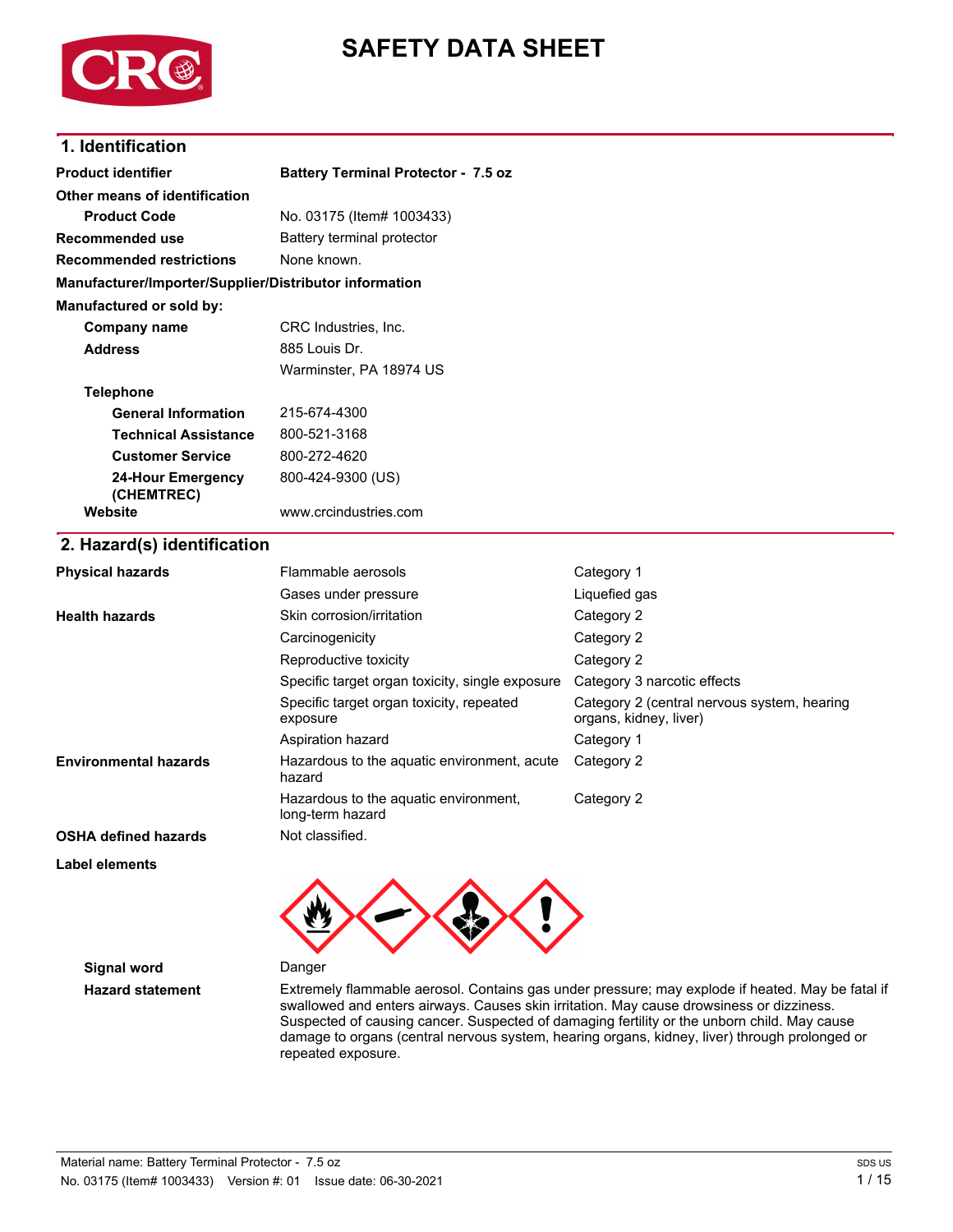| <b>Precautionary statement</b>               |                                                                                                                                                                                                                                                                                                                                                                                                                                                                                                                                                                                                                                                                                                                                                                                                                                                                                                                                                       |
|----------------------------------------------|-------------------------------------------------------------------------------------------------------------------------------------------------------------------------------------------------------------------------------------------------------------------------------------------------------------------------------------------------------------------------------------------------------------------------------------------------------------------------------------------------------------------------------------------------------------------------------------------------------------------------------------------------------------------------------------------------------------------------------------------------------------------------------------------------------------------------------------------------------------------------------------------------------------------------------------------------------|
| <b>Prevention</b>                            | Obtain special instructions before use. Do not handle until all safety precautions have been read<br>and understood. Keep away from heat/sparks/open flames/hot surfaces. - No smoking. Do not<br>spray on an open flame or other ignition source. Pressurized container: Do not pierce or burn,<br>even after use. Do not breathe mist or vapor. Do not apply while equipment is energized.<br>Extinguish all flames, pilot lights, and heaters. Vapors will accumulate readily and may ignite. Use<br>only outdoors or in a well-ventilated area. Maintain ventilation during use and until all vapors are<br>gone. Open doors and windows or use other means to ensure a fresh air supply during use and<br>while product is drying. If you experience any symptoms listed on this label, increase ventilation or<br>leave the area. Wash thoroughly after handling. Wear protective gloves/protective clothing/eye<br>protection/face protection. |
| <b>Response</b>                              | If swallowed: Immediately call a poison center/doctor. Do NOT induce vomiting. If on skin: Wash<br>with plenty of water. If skin irritation occurs: Get medical advice/attention. Take off contaminated<br>clothing and wash before reuse. If inhaled: Remove person to fresh air and keep comfortable for<br>breathing. Call a poison center/doctor if you feel unwell. If exposed or concerned: Get medical<br>advice/attention.                                                                                                                                                                                                                                                                                                                                                                                                                                                                                                                    |
| <b>Storage</b>                               | Store in a well-ventilated place. Keep container tightly closed. Store locked up. Protect from<br>sunlight. Do not expose to temperatures exceeding 50°C/122°F. Exposure to high temperature<br>may cause can to burst.                                                                                                                                                                                                                                                                                                                                                                                                                                                                                                                                                                                                                                                                                                                               |
| <b>Disposal</b>                              | Dispose of contents/container in accordance with local/regional/national regulations.                                                                                                                                                                                                                                                                                                                                                                                                                                                                                                                                                                                                                                                                                                                                                                                                                                                                 |
| Hazard(s) not otherwise<br>classified (HNOC) | Static accumulating flammable liquid can become electrostatically charged even in bonded and<br>grounded equipment. Sparks may ignite liquid and vapor. May cause flash fire or explosion.                                                                                                                                                                                                                                                                                                                                                                                                                                                                                                                                                                                                                                                                                                                                                            |
| <b>Supplemental information</b>              | None.                                                                                                                                                                                                                                                                                                                                                                                                                                                                                                                                                                                                                                                                                                                                                                                                                                                                                                                                                 |

# **3. Composition/information on ingredients**

| <b>Chemical name</b>                                      | Common name and synonyms                                                                        | <b>CAS number</b> | %          |
|-----------------------------------------------------------|-------------------------------------------------------------------------------------------------|-------------------|------------|
| naphtha (petroleum), hydrotreated<br>light                |                                                                                                 | 64742-49-0        | $30 - 40$  |
| liquefied petroleum gas                                   |                                                                                                 | 68476-86-8        | $20 - 30$  |
| petrolatum                                                |                                                                                                 | 8009-03-8         | $10 - 20$  |
| heptane, branched, cyclic and<br>linear                   |                                                                                                 | 426260-76-6       | $5 - 10$   |
| n-heptane                                                 |                                                                                                 | 142-82-5          | $5 - 10$   |
| 2-methylpentane                                           |                                                                                                 | 107-83-5          | $3 - 5$    |
| xylene                                                    |                                                                                                 | 1330-20-7         | $3 - 5$    |
| ethylbenzene                                              |                                                                                                 | 100-41-4          | $1 - 3$    |
| paraffin oils (petroleum), catalytic<br>dewaxed heavy     |                                                                                                 | 64742-70-7        | $1 - 3$    |
| solvent naphtha (petroleum), light<br>aliph.              |                                                                                                 | 64742-89-8        | $1 - 3$    |
| distillates (petroleum), hydrotreated<br>heavy paraffinic |                                                                                                 | 64742-54-7        | $0.1 - 1$  |
| paraffin oils (petroleum), catalytic<br>dewaxed light     |                                                                                                 | 64742-71-8        | $0.1 - 1$  |
| n-hexane                                                  |                                                                                                 | 110-54-3          | ${}_{0.3}$ |
| <b>Constituents</b>                                       |                                                                                                 |                   |            |
| <b>Chemical name</b>                                      | Common name and synonyms                                                                        | <b>CAS number</b> | %          |
| propane                                                   |                                                                                                 | 74-98-6           | $10 - 20$  |
| n-butane                                                  |                                                                                                 | 106-97-8          | $10 - 20$  |
|                                                           | Specific chamical identity and/or perceptage of composition has been withheld as a trade secret |                   |            |

Specific chemical identity and/or percentage of composition has been withheld as a trade secret.

### **4. First-aid measures**

| <b>Inhalation</b>   | Remove victim to fresh air and keep at rest in a position comfortable for breathing. Call a poison<br>center or doctor/physician if you feel unwell.                   |
|---------------------|------------------------------------------------------------------------------------------------------------------------------------------------------------------------|
| <b>Skin contact</b> | Remove contaminated clothing. Wash with plenty of soap and water. If skin irritation occurs: Get<br>medical advice/attention. Wash contaminated clothing before reuse. |
| Eye contact         | Rinse with water. Get medical attention if irritation develops and persists.                                                                                           |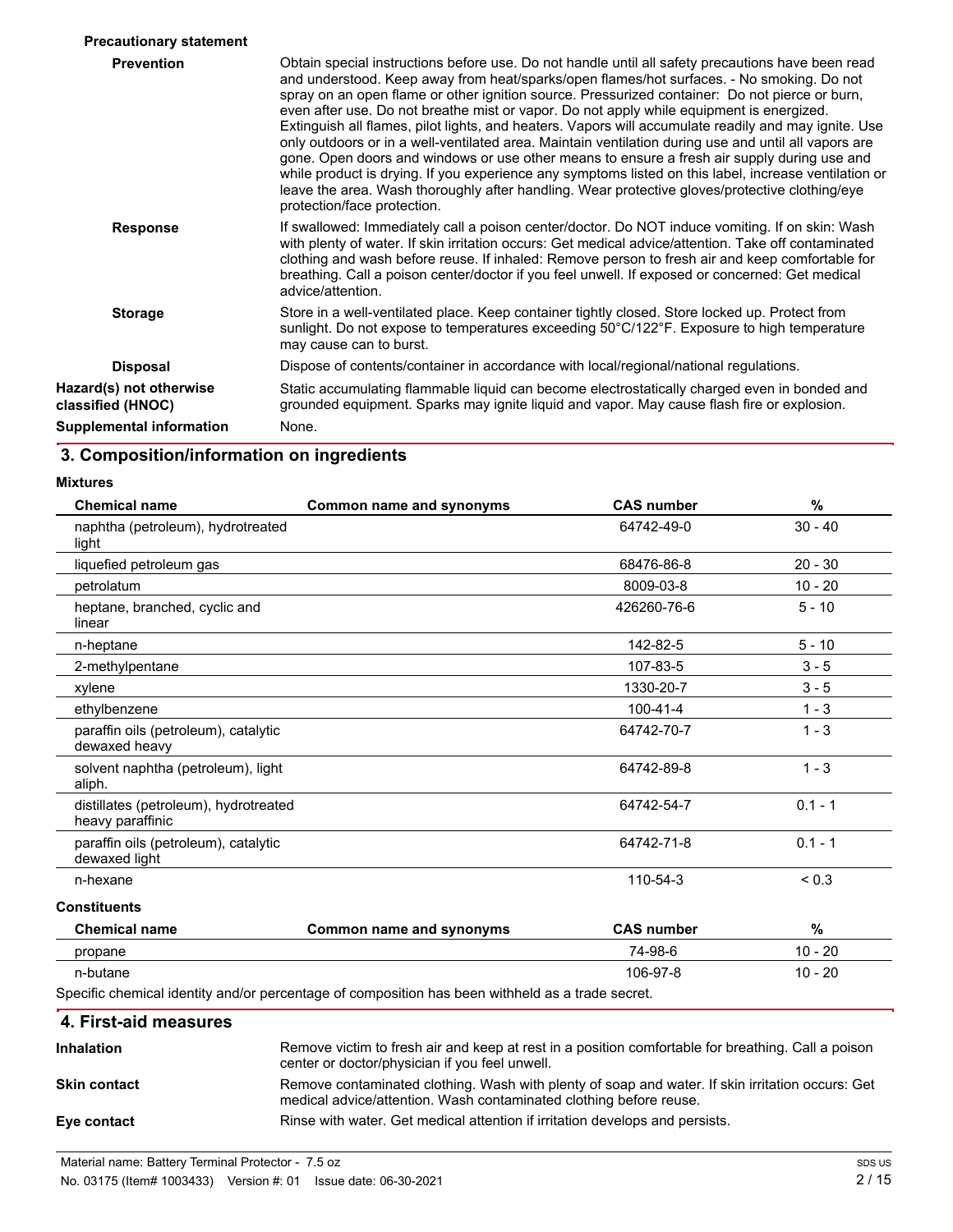| Ingestion                                                                    | Call a physician or poison control center immediately. Rinse mouth. Do not induce vomiting. If<br>vomiting occurs, keep head low so that stomach content doesn't get into the lungs.                                                   |
|------------------------------------------------------------------------------|----------------------------------------------------------------------------------------------------------------------------------------------------------------------------------------------------------------------------------------|
| Most important<br>symptoms/effects, acute and<br>delayed                     | Aspiration may cause pulmonary edema and pneumonitis. May cause drowsiness and dizziness.<br>Headache. Nausea, vomiting. Skin irritation. May cause redness and pain. Prolonged exposure<br>may cause chronic effects.                 |
| Indication of immediate<br>medical attention and special<br>treatment needed | Provide general supportive measures and treat symptomatically. Keep victim under observation.<br>Symptoms may be delayed.                                                                                                              |
| <b>General information</b>                                                   | IF exposed or concerned: Get medical advice/attention. Ensure that medical personnel are aware<br>of the material(s) involved, and take precautions to protect themselves. Show this safety data<br>sheet to the doctor in attendance. |

# **5. Fire-fighting measures**

| Suitable extinguishing media                                     | Water fog. Foam. Carbon dioxide (CO2). Dry chemical powder, carbon dioxide, sand or earth may<br>be used for small fires only.                                                                                                                                                                                                                                                                                                                                                                                                     |
|------------------------------------------------------------------|------------------------------------------------------------------------------------------------------------------------------------------------------------------------------------------------------------------------------------------------------------------------------------------------------------------------------------------------------------------------------------------------------------------------------------------------------------------------------------------------------------------------------------|
| Unsuitable extinguishing<br>media                                | Do not use water jet as an extinguisher, as this will spread the fire.                                                                                                                                                                                                                                                                                                                                                                                                                                                             |
| Specific hazards arising from<br>the chemical                    | Contents under pressure. Pressurized container may rupture when exposed to heat or flame. This<br>product is a poor conductor of electricity and can become electrostatically charged. If sufficient<br>charge is accumulated, ignition of flammable mixtures can occur. Static electricity accumulation<br>may be significantly increased by the presence of small quantities of water or other contaminants.<br>Material will float and may ignite on surface of water. During fire, gases hazardous to health may<br>be formed. |
| Special protective equipment<br>and precautions for firefighters | Firefighters must use standard protective equipment including flame retardant coat, helmet with<br>face shield, gloves, rubber boots, and in enclosed spaces, SCBA.                                                                                                                                                                                                                                                                                                                                                                |
| <b>Fire-fighting</b><br>equipment/instructions                   | In case of fire: Stop leak if safe to do so. Move containers from fire area if you can do so without<br>risk. Containers should be cooled with water to prevent vapor pressure build up. Use standard<br>firefighting procedures and consider the hazards of other involved materials. In the event of fire<br>and/or explosion do not breathe fumes.                                                                                                                                                                              |
| <b>General fire hazards</b>                                      | Extremely flammable aerosol. Contents under pressure. Pressurized container may rupture when<br>exposed to heat or flame.                                                                                                                                                                                                                                                                                                                                                                                                          |

# **6. Accidental release measures**

| <b>Personal precautions,</b><br>protective equipment and<br>emergency procedures | Keep unnecessary personnel away. Keep people away from and upwind of spill/leak. Remove all<br>possible sources of ignition in the surrounding area. Keep out of low areas. Many gases are<br>heavier than air and will spread along ground and collect in low or confined areas (sewers,<br>basements, tanks). Wear appropriate protective equipment and clothing during clean-up. Do not<br>breathe mist or vapor. Emergency personnel need self-contained breathing equipment. Do not<br>touch damaged containers or spilled material unless wearing appropriate protective clothing.<br>Ventilate closed spaces before entering them. Use appropriate containment to avoid<br>environmental contamination. Local authorities should be advised if significant spillages cannot be<br>contained. For personal protection, see section 8 of the SDS. |
|----------------------------------------------------------------------------------|--------------------------------------------------------------------------------------------------------------------------------------------------------------------------------------------------------------------------------------------------------------------------------------------------------------------------------------------------------------------------------------------------------------------------------------------------------------------------------------------------------------------------------------------------------------------------------------------------------------------------------------------------------------------------------------------------------------------------------------------------------------------------------------------------------------------------------------------------------|
| <b>Methods and materials for</b><br>containment and cleaning up                  | Eliminate all ignition sources (no smoking, flares, sparks, or flames in immediate area). Keep<br>combustibles (wood, paper, oil, etc.) away from spilled material. Prevent product from entering<br>drains. Stop the flow of material, if this is without risk. Wipe up with absorbent material (e.g. cloth,<br>fleece). Clean surface thoroughly to remove residual contamination. Put material in suitable,<br>covered, labeled containers. For waste disposal, see section 13 of the SDS.                                                                                                                                                                                                                                                                                                                                                          |
| <b>Environmental precautions</b>                                                 | Avoid release to the environment. Inform appropriate managerial or supervisory personnel of all<br>environmental releases. Prevent further leakage or spillage if safe to do so. Avoid discharge into<br>drains, water courses or onto the ground. Use appropriate containment to avoid environmental<br>contamination.                                                                                                                                                                                                                                                                                                                                                                                                                                                                                                                                |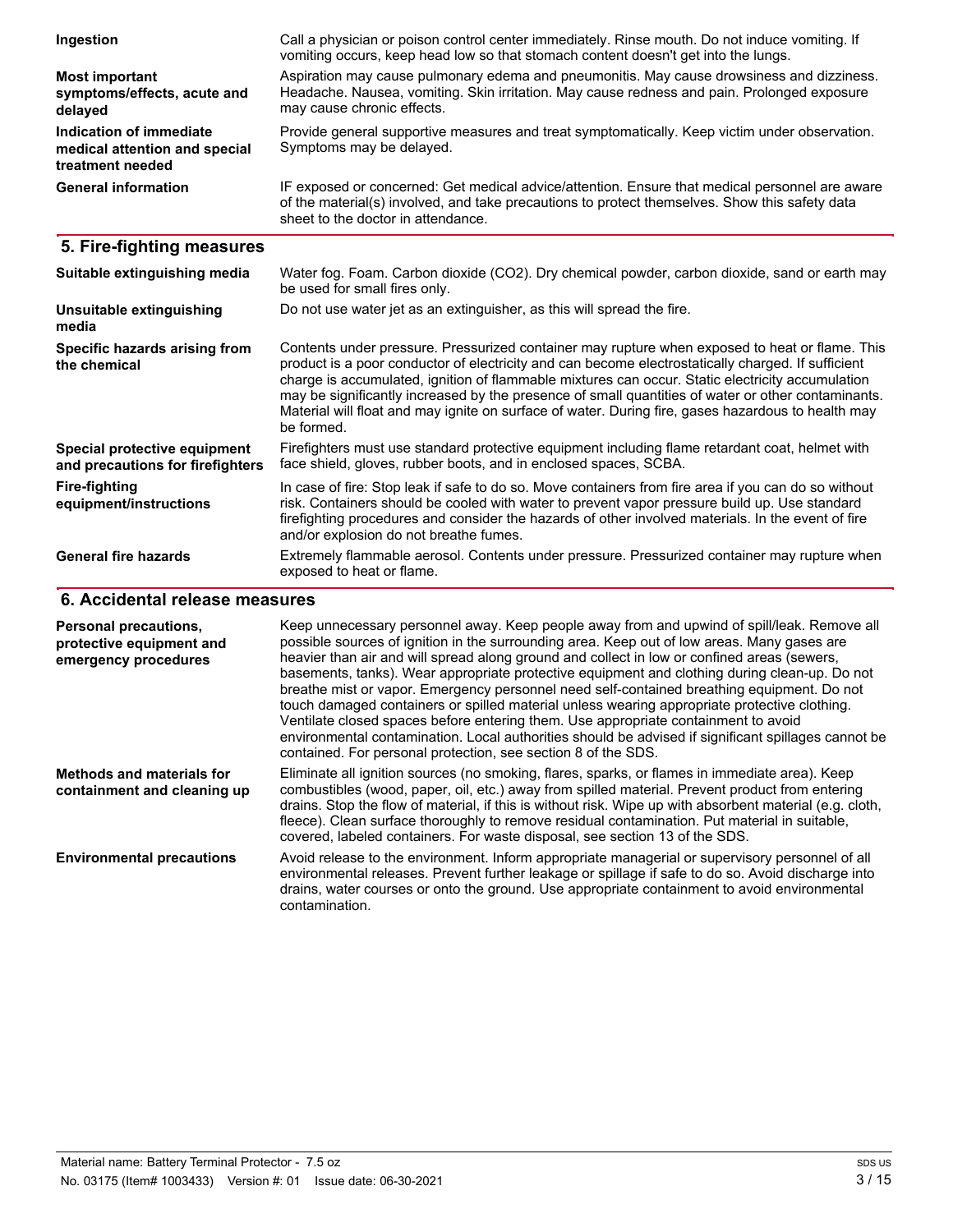### **7. Handling and storage**

| <b>Precautions for safe handling</b>                            | Obtain special instructions before use. Do not handle until all safety precautions have been read<br>and understood. Minimize fire risks from flammable and combustible materials (including<br>combustible dust and static accumulating liquids) or dangerous reactions with incompatible<br>materials. Pressurized container: Do not pierce or burn, even after use. Do not use if spray button<br>is missing or defective. Do not spray on a naked flame or any other incandescent material. Do not<br>smoke while using or until sprayed surface is thoroughly dry. Do not cut, weld, solder, drill, grind,<br>or expose containers to heat, flame, sparks, or other sources of ignition. Use caution around<br>energized equipment. The metal container will conduct electricity if it contacts a live source. This<br>may result in injury to the user from electrical shock and/or flash fire. Do not breathe mist/vapors.<br>Avoid contact with eyes, skin, and clothing. Avoid prolonged exposure. Pregnant or breastfeeding<br>women must not handle this product. Should be handled in closed systems, if possible. Use only in<br>well-ventilated areas. Wear appropriate personal protective equipment. Wash hands thoroughly<br>after handling. Avoid release to the environment. Observe good industrial hygiene practices. For<br>product usage instructions, see the product label. |
|-----------------------------------------------------------------|------------------------------------------------------------------------------------------------------------------------------------------------------------------------------------------------------------------------------------------------------------------------------------------------------------------------------------------------------------------------------------------------------------------------------------------------------------------------------------------------------------------------------------------------------------------------------------------------------------------------------------------------------------------------------------------------------------------------------------------------------------------------------------------------------------------------------------------------------------------------------------------------------------------------------------------------------------------------------------------------------------------------------------------------------------------------------------------------------------------------------------------------------------------------------------------------------------------------------------------------------------------------------------------------------------------------------------------------------------------------------------------------------|
| Conditions for safe storage,<br>including any incompatibilities | Level 3 Aerosol.                                                                                                                                                                                                                                                                                                                                                                                                                                                                                                                                                                                                                                                                                                                                                                                                                                                                                                                                                                                                                                                                                                                                                                                                                                                                                                                                                                                     |
|                                                                 | Pressurized container. Protect from sunlight and do not expose to temperatures exceeding 50<br>°C/122 °F. Do not puncture, incinerate or crush. Do not handle or store near an open flame, heat<br>or other sources of ignition. This material can accumulate static charge which may cause spark<br>and become an ignition source. Avoid spark promoters. These alone may be insufficient to remove<br>static electricity. Store in tightly closed container. Store in a well-ventilated place. Stored<br>containers should be periodically checked for general condition and leakage. Store away from<br>incompatible materials (see Section 10 of the SDS).                                                                                                                                                                                                                                                                                                                                                                                                                                                                                                                                                                                                                                                                                                                                       |

### **8. Exposure controls/personal protection**

#### **Occupational exposure limits**

The following constituents are the only constituents of the product which have a PEL, TLV or other recommended exposure limit. At this time, the other constituents have no known exposure limits.

| U.S. - OSHA                                                                   |             |              |             |  |
|-------------------------------------------------------------------------------|-------------|--------------|-------------|--|
| <b>Components</b>                                                             | <b>Type</b> | Value        |             |  |
| distillates (petroleum),<br>hydrotreated heavy<br>paraffinic (CAS 64742-54-7) | <b>TWA</b>  | $5$ mg/m $3$ |             |  |
| US. OSHA Table Z-1 Limits for Air Contaminants (29 CFR 1910.1000)             |             |              |             |  |
| <b>Components</b>                                                             | <b>Type</b> | <b>Value</b> | <b>Form</b> |  |
| distillates (petroleum),<br>hydrotreated heavy<br>paraffinic (CAS 64742-54-7) | PEL         | $5$ mg/m $3$ | Mist.       |  |
| ethylbenzene (CAS<br>$100-41-4)$                                              | PEL         | 435 mg/m3    |             |  |
|                                                                               |             | $100$ ppm    |             |  |
| naphtha (petroleum),<br>hydrotreated light (CAS<br>64742-49-0)                | PEL         | 400 mg/m3    |             |  |
|                                                                               |             | $100$ ppm    |             |  |
| n-heptane (CAS 142-82-5)                                                      | PEL         | 2000 mg/m3   |             |  |
|                                                                               |             | 500 ppm      |             |  |
| n-hexane (CAS 110-54-3)                                                       | PEL         | 1800 mg/m3   |             |  |
|                                                                               |             | 500 ppm      |             |  |
| paraffin oils (petroleum),<br>catalytic dewaxed heavy<br>(CAS 64742-70-7)     | <b>PEL</b>  | $5$ mg/m $3$ | Mist.       |  |
| paraffin oils (petroleum),<br>catalytic dewaxed light<br>(CAS 64742-71-8)     | PEL         | $5$ mg/m $3$ | Mist.       |  |
| petrolatum (CAS<br>8009-03-8)                                                 | PEL         | $5$ mg/m $3$ | Mist.       |  |
| solvent naphtha<br>(petroleum), light aliph.<br>(CAS 64742-89-8)              | PEL         | 400 mg/m3    |             |  |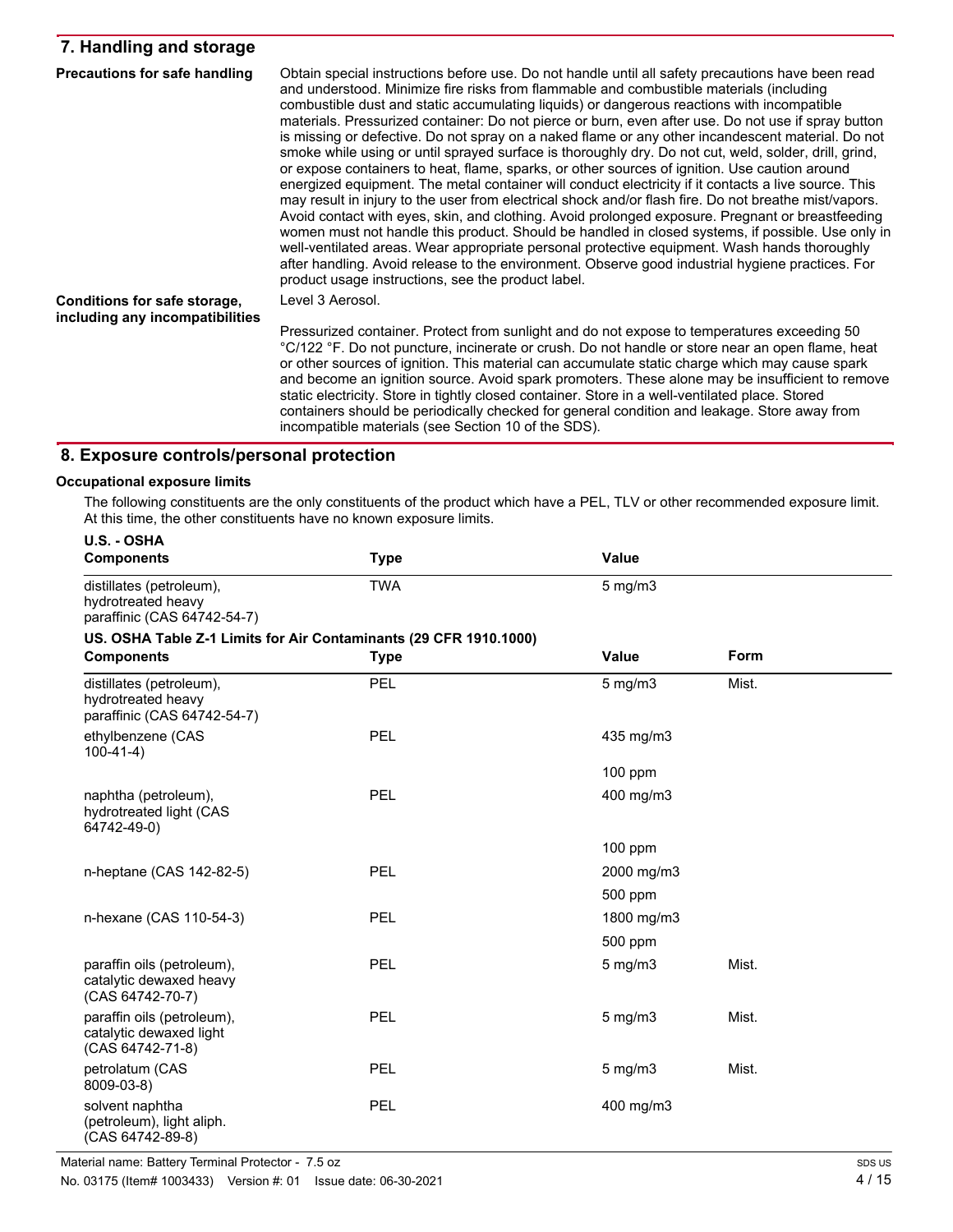# **US. OSHA Table Z-1 Limits for Air Contaminants (29 CFR 1910.1000)**

| <b>Components</b>                                                             | <b>Type</b> | Value        | Form                |
|-------------------------------------------------------------------------------|-------------|--------------|---------------------|
|                                                                               |             | 100 ppm      |                     |
| xylene (CAS 1330-20-7)                                                        | PEL         | 435 mg/m3    |                     |
|                                                                               |             | 100 ppm      |                     |
| <b>Constituents</b>                                                           | <b>Type</b> | Value        |                     |
| propane (CAS 74-98-6)                                                         | <b>PEL</b>  | 1800 mg/m3   |                     |
|                                                                               |             | 1000 ppm     |                     |
| <b>ACGIH</b>                                                                  |             |              |                     |
| <b>Components</b>                                                             | <b>Type</b> | Value        | Form                |
| distillates (petroleum),<br>hydrotreated heavy<br>paraffinic (CAS 64742-54-7) | <b>TWA</b>  | 5 mg/m3      | Inhalable fraction  |
| <b>US. ACGIH Threshold Limit Values</b>                                       |             |              |                     |
| <b>Components</b>                                                             | <b>Type</b> | Value        | Form                |
| 2-methylpentane (CAS<br>$107-83-5)$                                           | <b>STEL</b> | 1000 ppm     |                     |
|                                                                               | <b>TWA</b>  | 500 ppm      |                     |
| distillates (petroleum),<br>hydrotreated heavy<br>paraffinic (CAS 64742-54-7) | <b>TWA</b>  | $5$ mg/m $3$ | Inhalable fraction. |
| ethylbenzene (CAS<br>$100-41-4)$                                              | <b>TWA</b>  | 20 ppm       |                     |
| n-heptane (CAS 142-82-5)                                                      | <b>STEL</b> | 500 ppm      |                     |
|                                                                               | <b>TWA</b>  | 400 ppm      |                     |
| n-hexane (CAS 110-54-3)                                                       | <b>TWA</b>  | 50 ppm       |                     |
| paraffin oils (petroleum),<br>catalytic dewaxed heavy<br>(CAS 64742-70-7)     | <b>TWA</b>  | $5$ mg/m $3$ | Inhalable fraction. |
| paraffin oils (petroleum),<br>catalytic dewaxed light<br>(CAS 64742-71-8)     | <b>TWA</b>  | 5 mg/m3      | Inhalable fraction. |
| petrolatum (CAS<br>8009-03-8)                                                 | <b>TWA</b>  | $5$ mg/m $3$ | Inhalable fraction. |
| xylene (CAS 1330-20-7)                                                        | <b>STEL</b> | 150 ppm      |                     |
|                                                                               | <b>TWA</b>  | 100 ppm      |                     |
| <b>Constituents</b>                                                           | <b>Type</b> | Value        |                     |
| n-butane (CAS 106-97-8)                                                       | <b>STEL</b> | 1000 ppm     |                     |
| <b>U.S. - NIOSH</b>                                                           |             |              |                     |
| <b>Components</b>                                                             | <b>Type</b> | <b>Value</b> | Form                |
| distillates (petroleum),<br>hydrotreated heavy<br>paraffinic (CAS 64742-54-7) | <b>STEL</b> | 10 mg/m3     | Mist                |
|                                                                               | <b>TWA</b>  | $5$ mg/m $3$ | Mist                |
| US. NIOSH: Pocket Guide to Chemical Hazards                                   |             |              |                     |
| <b>Components</b>                                                             | <b>Type</b> | <b>Value</b> | Form                |
| 2-methylpentane (CAS<br>$107-83-5$                                            | Ceiling     | 1800 mg/m3   |                     |
|                                                                               |             | 510 ppm      |                     |
|                                                                               | <b>TWA</b>  | 350 mg/m3    |                     |
|                                                                               |             | 100 ppm      |                     |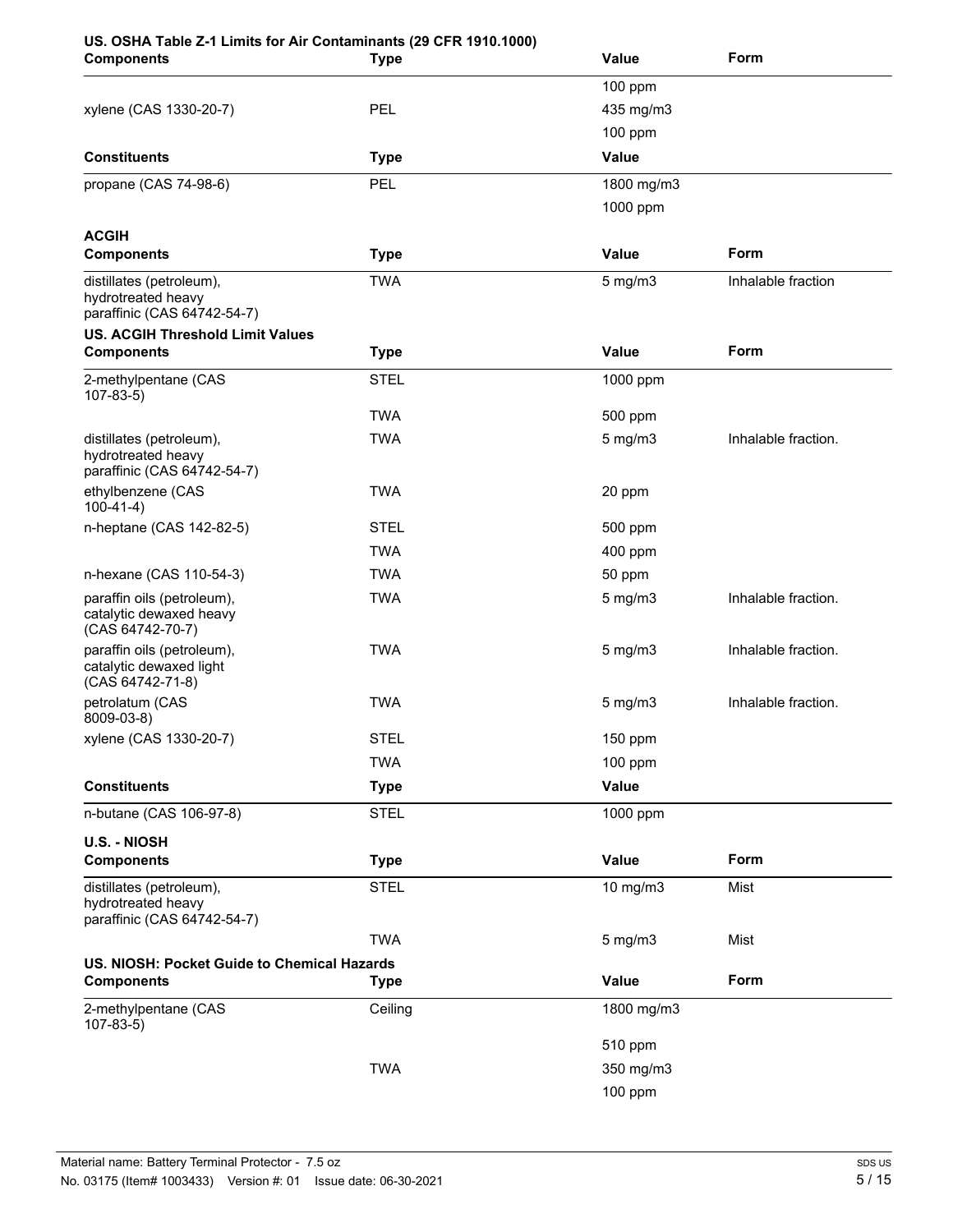# **US. NIOSH: Pocket Guide to Chemical Hazards**

| <b>Components</b>                                                                | <b>Type</b> | Value                 | Form  |
|----------------------------------------------------------------------------------|-------------|-----------------------|-------|
| distillates (petroleum),<br>hydrotreated heavy<br>paraffinic (CAS 64742-54-7)    | <b>STEL</b> | 10 mg/m3              | Mist. |
|                                                                                  | <b>TWA</b>  | 5 mg/m3               | Mist. |
| ethylbenzene (CAS<br>$100-41-4)$                                                 | <b>STEL</b> | 545 mg/m3             |       |
|                                                                                  |             | 125 ppm               |       |
|                                                                                  | <b>TWA</b>  | 435 mg/m3             |       |
|                                                                                  |             | 100 ppm               |       |
| naphtha (petroleum),<br>hydrotreated light (CAS<br>64742-49-0)                   | <b>TWA</b>  | 400 mg/m3             |       |
|                                                                                  |             | 100 ppm               |       |
| n-heptane (CAS 142-82-5)                                                         | Ceiling     | 1800 mg/m3<br>440 ppm |       |
|                                                                                  | <b>TWA</b>  | 350 mg/m3             |       |
|                                                                                  |             | 85 ppm                |       |
| n-hexane (CAS 110-54-3)                                                          | <b>TWA</b>  | 180 mg/m3             |       |
|                                                                                  |             | 50 ppm                |       |
| paraffin oils (petroleum),<br>catalytic dewaxed heavy<br>(CAS 64742-70-7)        | <b>STEL</b> | 10 mg/m3              | Mist. |
|                                                                                  | <b>TWA</b>  | $5$ mg/m $3$          | Mist. |
| paraffin oils (petroleum),<br>catalytic dewaxed light<br>(CAS 64742-71-8)        | <b>STEL</b> | 10 mg/m3              | Mist. |
|                                                                                  | <b>TWA</b>  | $5$ mg/m $3$          | Mist. |
| petrolatum (CAS<br>8009-03-8)                                                    | <b>STEL</b> | 10 mg/m3              | Mist. |
|                                                                                  | <b>TWA</b>  | $5$ mg/m $3$          | Mist. |
| solvent naphtha<br>(petroleum), light aliph.<br>(CAS 64742-89-8)                 | <b>TWA</b>  | 400 mg/m3             |       |
|                                                                                  |             | 100 ppm               |       |
| xylene (CAS 1330-20-7)                                                           | <b>STEL</b> | 655 mg/m3             |       |
|                                                                                  |             | 150 ppm               |       |
|                                                                                  | <b>TWA</b>  | 435 mg/m3             |       |
|                                                                                  |             | 100 ppm               |       |
| <b>Constituents</b>                                                              | <b>Type</b> | Value                 |       |
| n-butane (CAS 106-97-8)                                                          | <b>TWA</b>  | 1900 mg/m3            |       |
|                                                                                  |             | 800 ppm               |       |
| propane (CAS 74-98-6)                                                            | <b>TWA</b>  | 1800 mg/m3            |       |
|                                                                                  |             | 1000 ppm              |       |
| US. California Code of Regulations, Title 8, Section 5155. Airborne Contaminants |             |                       |       |

| <b>Components</b>                      | Type        | Form<br>Value |
|----------------------------------------|-------------|---------------|
| 2-methylpentane (CAS<br>$107 - 83 - 5$ | PEL         | 1800 mg/m3    |
|                                        |             | 500 ppm       |
|                                        | <b>STEL</b> | 3600 mg/m3    |
|                                        |             | 1000 ppm      |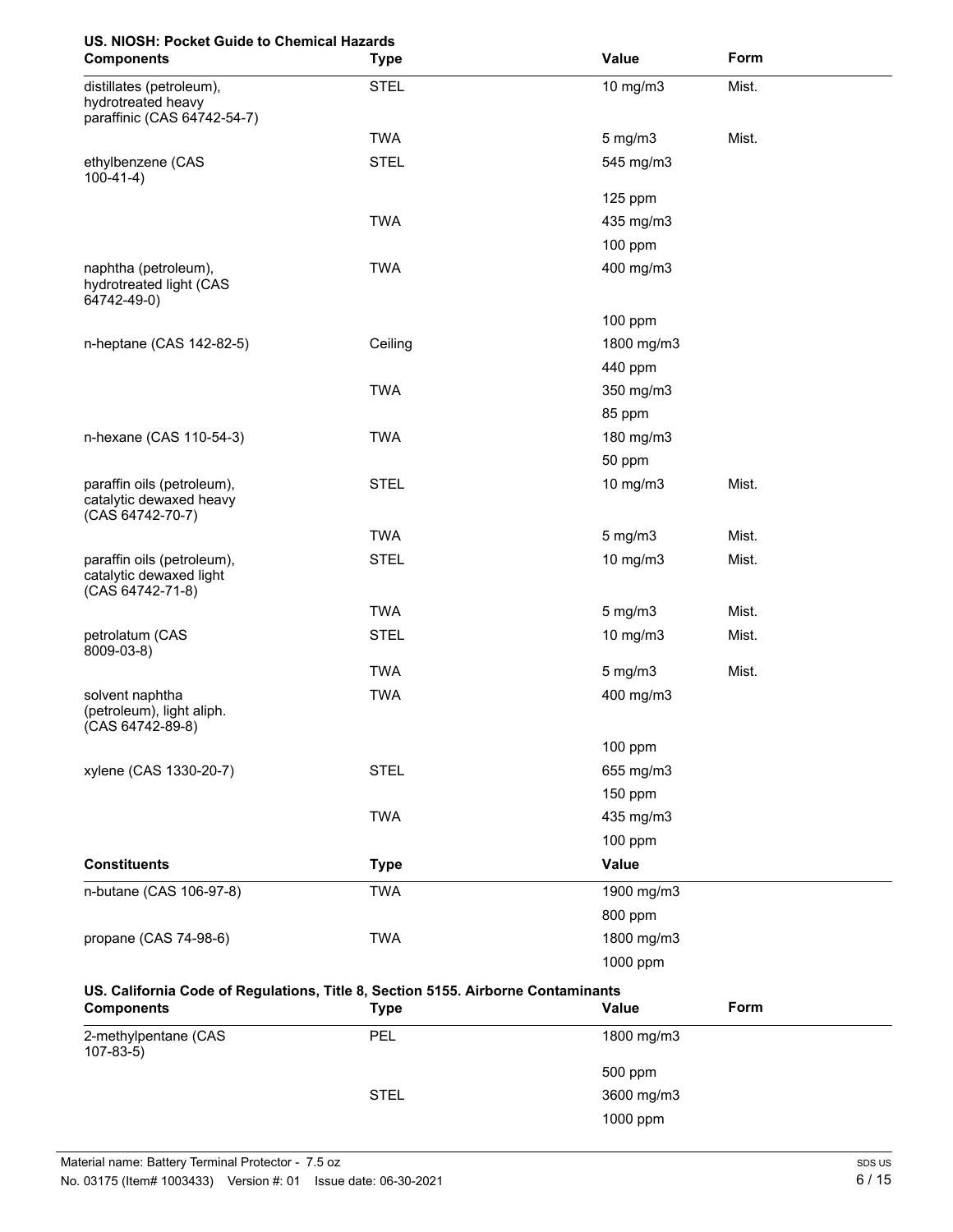| oo. Odinornia Oode or Regulations, Title 0, Oectr<br><b>Components</b>        | <b>SIL STOS: AILBOTTIE COTTLETING</b><br><b>Type</b> | Value        | Form  |
|-------------------------------------------------------------------------------|------------------------------------------------------|--------------|-------|
| distillates (petroleum),<br>hydrotreated heavy<br>paraffinic (CAS 64742-54-7) | PEL                                                  | $5$ mg/m $3$ | Mist. |
| ethylbenzene (CAS<br>$100-41-4)$                                              | <b>PEL</b>                                           | 22 mg/m3     |       |
|                                                                               |                                                      | 5 ppm        |       |
|                                                                               | <b>STEL</b>                                          | 130 mg/m3    |       |
|                                                                               |                                                      | 30 ppm       |       |
| naphtha (petroleum),<br>hydrotreated light (CAS<br>64742-49-0)                | <b>PEL</b>                                           | 1350 mg/m3   |       |
|                                                                               |                                                      | 300 ppm      |       |
|                                                                               | <b>STEL</b>                                          | 1800 mg/m3   |       |
|                                                                               |                                                      | 400 ppm      |       |
| n-heptane (CAS 142-82-5)                                                      | <b>PEL</b>                                           | 1600 mg/m3   |       |
|                                                                               |                                                      | 400 ppm      |       |
|                                                                               | <b>STEL</b>                                          | 2000 mg/m3   |       |
|                                                                               |                                                      | 500 ppm      |       |
| n-hexane (CAS 110-54-3)                                                       | <b>PEL</b>                                           | 180 mg/m3    |       |
|                                                                               |                                                      | 50 ppm       |       |
| paraffin oils (petroleum),<br>catalytic dewaxed heavy<br>(CAS 64742-70-7)     | <b>PEL</b>                                           | $5$ mg/m $3$ | Mist. |
| paraffin oils (petroleum),<br>catalytic dewaxed light<br>(CAS 64742-71-8)     | <b>PEL</b>                                           | $5$ mg/m $3$ | Mist. |
| petrolatum (CAS<br>8009-03-8)                                                 | <b>PEL</b>                                           | $5$ mg/m $3$ | Mist. |
| solvent naphtha<br>(petroleum), light aliph.<br>$(CAS 64742-89-8)$            | <b>PEL</b>                                           | 1350 mg/m3   |       |
|                                                                               |                                                      | 300 ppm      |       |
|                                                                               | <b>STEL</b>                                          | 1800 mg/m3   |       |
|                                                                               |                                                      | 400 ppm      |       |
| xylene (CAS 1330-20-7)                                                        | Ceiling                                              | 300 ppm      |       |
|                                                                               | <b>PEL</b>                                           | 435 mg/m3    |       |
|                                                                               |                                                      | 100 ppm      |       |
|                                                                               | <b>STEL</b>                                          | 655 mg/m3    |       |
|                                                                               |                                                      | 150 ppm      |       |
| <b>Constituents</b>                                                           | <b>Type</b>                                          | Value        |       |
| n-butane (CAS 106-97-8)                                                       | <b>PEL</b>                                           | 1900 mg/m3   |       |
|                                                                               |                                                      | 800 ppm      |       |
| propane (CAS 74-98-6)                                                         | PEL                                                  | 1800 mg/m3   |       |
|                                                                               |                                                      | 1000 ppm     |       |

# **US. California Code of Regulations, Title 8, Section 5155. Airborne Contaminants**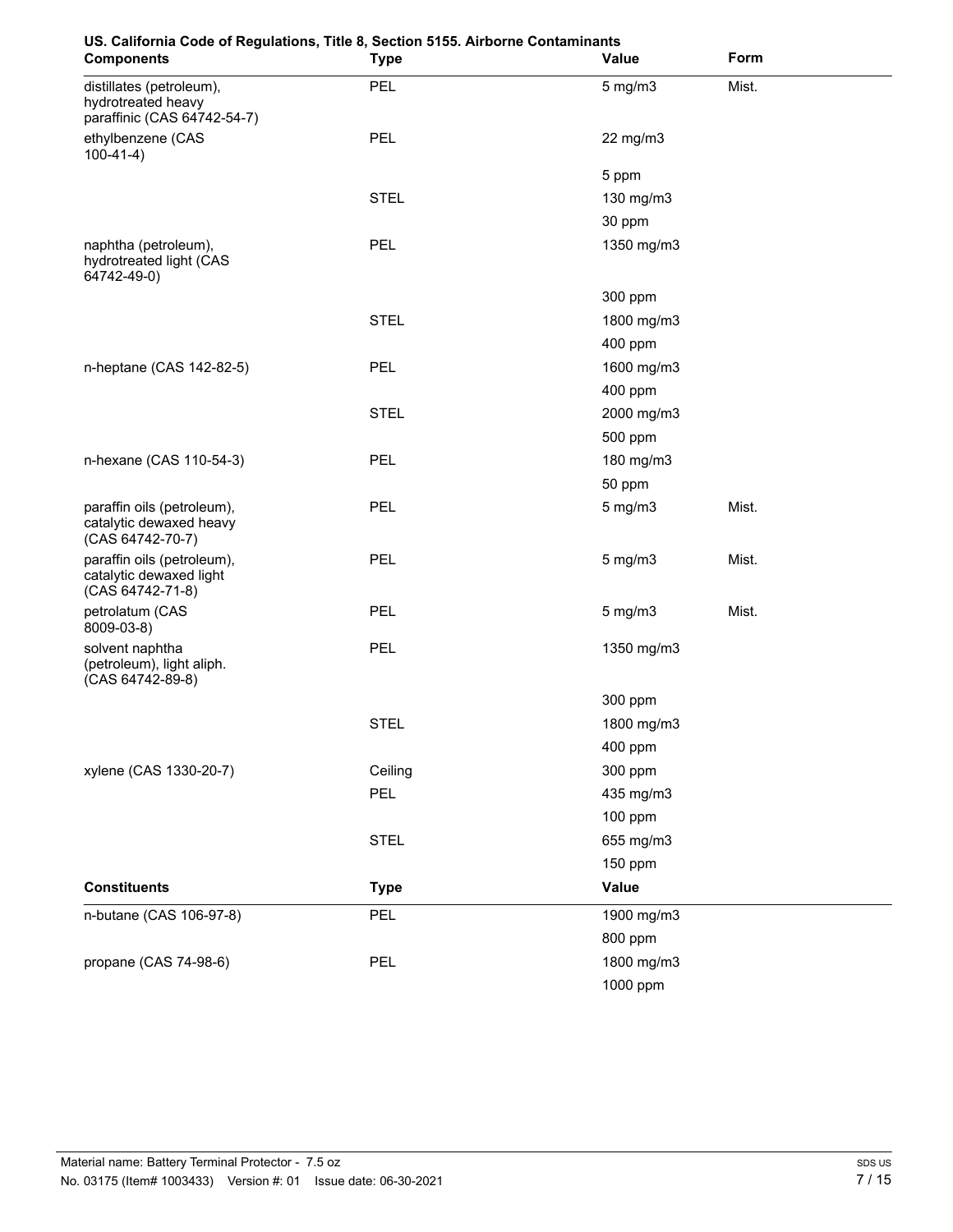#### **Biological limit values**

| <b>ACGIH Biological Exposure Indices</b>                                                                          |                                                                                                                                                                                                                                                                                                                                                                                                                                    |                                                           |                        |                                                                                                                                                                                                                                                                                       |
|-------------------------------------------------------------------------------------------------------------------|------------------------------------------------------------------------------------------------------------------------------------------------------------------------------------------------------------------------------------------------------------------------------------------------------------------------------------------------------------------------------------------------------------------------------------|-----------------------------------------------------------|------------------------|---------------------------------------------------------------------------------------------------------------------------------------------------------------------------------------------------------------------------------------------------------------------------------------|
| <b>Components</b>                                                                                                 | Value                                                                                                                                                                                                                                                                                                                                                                                                                              | <b>Determinant</b>                                        | <b>Specimen</b>        | <b>Sampling Time</b>                                                                                                                                                                                                                                                                  |
| ethylbenzene (CAS<br>$100-41-4)$                                                                                  | $0.15$ g/g                                                                                                                                                                                                                                                                                                                                                                                                                         | Sum of<br>mandelic acid<br>and<br>phenylglyoxylic<br>acid | Creatinine in<br>urine |                                                                                                                                                                                                                                                                                       |
| n-hexane (CAS 110-54-3)                                                                                           | $0.5$ mg/l                                                                                                                                                                                                                                                                                                                                                                                                                         | 2,5-Hexanedio<br>ne, without<br>hydrolysis                | Urine                  | $\star$                                                                                                                                                                                                                                                                               |
| xylene (CAS 1330-20-7)                                                                                            | $1.5$ g/g                                                                                                                                                                                                                                                                                                                                                                                                                          | Methylhippuric<br>acids                                   | Creatinine in<br>urine |                                                                                                                                                                                                                                                                                       |
| * - For sampling details, please see the source document.                                                         |                                                                                                                                                                                                                                                                                                                                                                                                                                    |                                                           |                        |                                                                                                                                                                                                                                                                                       |
| <b>Exposure guidelines</b>                                                                                        |                                                                                                                                                                                                                                                                                                                                                                                                                                    |                                                           |                        |                                                                                                                                                                                                                                                                                       |
| US - California OELs: Skin designation                                                                            |                                                                                                                                                                                                                                                                                                                                                                                                                                    |                                                           |                        |                                                                                                                                                                                                                                                                                       |
| n-hexane (CAS 110-54-3)<br>Can be absorbed through the skin.<br>US ACGIH Threshold Limit Values: Skin designation |                                                                                                                                                                                                                                                                                                                                                                                                                                    |                                                           |                        |                                                                                                                                                                                                                                                                                       |
| n-hexane (CAS 110-54-3)                                                                                           | Danger of cutaneous absorption                                                                                                                                                                                                                                                                                                                                                                                                     |                                                           |                        |                                                                                                                                                                                                                                                                                       |
| Appropriate engineering<br>controls                                                                               | Good general ventilation (typically 10 air changes per hour) should be used. Ventilation rates<br>should be matched to conditions. If applicable, use process enclosures, local exhaust ventilation,<br>or other engineering controls to maintain airborne levels below recommended exposure limits. If<br>exposure limits have not been established, maintain airborne levels to an acceptable level. Provide<br>eyewash station. |                                                           |                        |                                                                                                                                                                                                                                                                                       |
| Individual protection measures, such as personal protective equipment                                             |                                                                                                                                                                                                                                                                                                                                                                                                                                    |                                                           |                        |                                                                                                                                                                                                                                                                                       |
| <b>Eye/face protection</b>                                                                                        | Wear safety glasses with side shields (or goggles).                                                                                                                                                                                                                                                                                                                                                                                |                                                           |                        |                                                                                                                                                                                                                                                                                       |
| <b>Skin protection</b>                                                                                            |                                                                                                                                                                                                                                                                                                                                                                                                                                    |                                                           |                        |                                                                                                                                                                                                                                                                                       |
| <b>Hand protection</b>                                                                                            |                                                                                                                                                                                                                                                                                                                                                                                                                                    |                                                           |                        | Wear protective gloves such as: Nitrile. Polyvinyl chloride (PVC). Viton rubber (fluor rubber).                                                                                                                                                                                       |
| <b>Other</b>                                                                                                      |                                                                                                                                                                                                                                                                                                                                                                                                                                    | Wear appropriate chemical resistant clothing.             |                        |                                                                                                                                                                                                                                                                                       |
| <b>Respiratory protection</b>                                                                                     | If engineering controls are not feasible or if exposure exceeds the applicable exposure limits, use a<br>NIOSH-approved cartridge respirator with an organic vapor cartridge. Use a self-contained<br>breathing apparatus in confined spaces and for emergencies. Air monitoring is needed to<br>determine actual employee exposure levels.                                                                                        |                                                           |                        |                                                                                                                                                                                                                                                                                       |
| <b>Thermal hazards</b>                                                                                            | Wear appropriate thermal protective clothing, when necessary.                                                                                                                                                                                                                                                                                                                                                                      |                                                           |                        |                                                                                                                                                                                                                                                                                       |
| General hygiene<br>considerations                                                                                 | contaminants.                                                                                                                                                                                                                                                                                                                                                                                                                      |                                                           |                        | Observe any medical surveillance requirements. When using do not smoke. Always observe good<br>personal hygiene measures, such as washing after handling the material and before eating,<br>drinking, and/or smoking. Routinely wash work clothing and protective equipment to remove |

# **9. Physical and chemical properties**

| <b>Appearance</b>                            |                                |
|----------------------------------------------|--------------------------------|
| <b>Physical state</b>                        | Liquid.                        |
| Form                                         | Aerosol.                       |
| Color                                        | Dark red.                      |
| Odor                                         | Petroleum.                     |
| Odor threshold                               | Not available.                 |
| рH                                           | Not available.                 |
| Melting point/freezing point                 | $-132$ °F (-91.1 °C) estimated |
| Initial boiling point and boiling<br>range   | 123 °F (50.6 °C) estimated     |
| <b>Flash point</b>                           | $<$ 0 °F (< -17.8 °C)          |
| <b>Evaporation rate</b>                      | Fast.                          |
| Flammability (solid, gas)                    | Not available.                 |
| Upper/lower flammability or explosive limits |                                |
| Flammability limit - lower<br>(%)            | 0.6 % estimated                |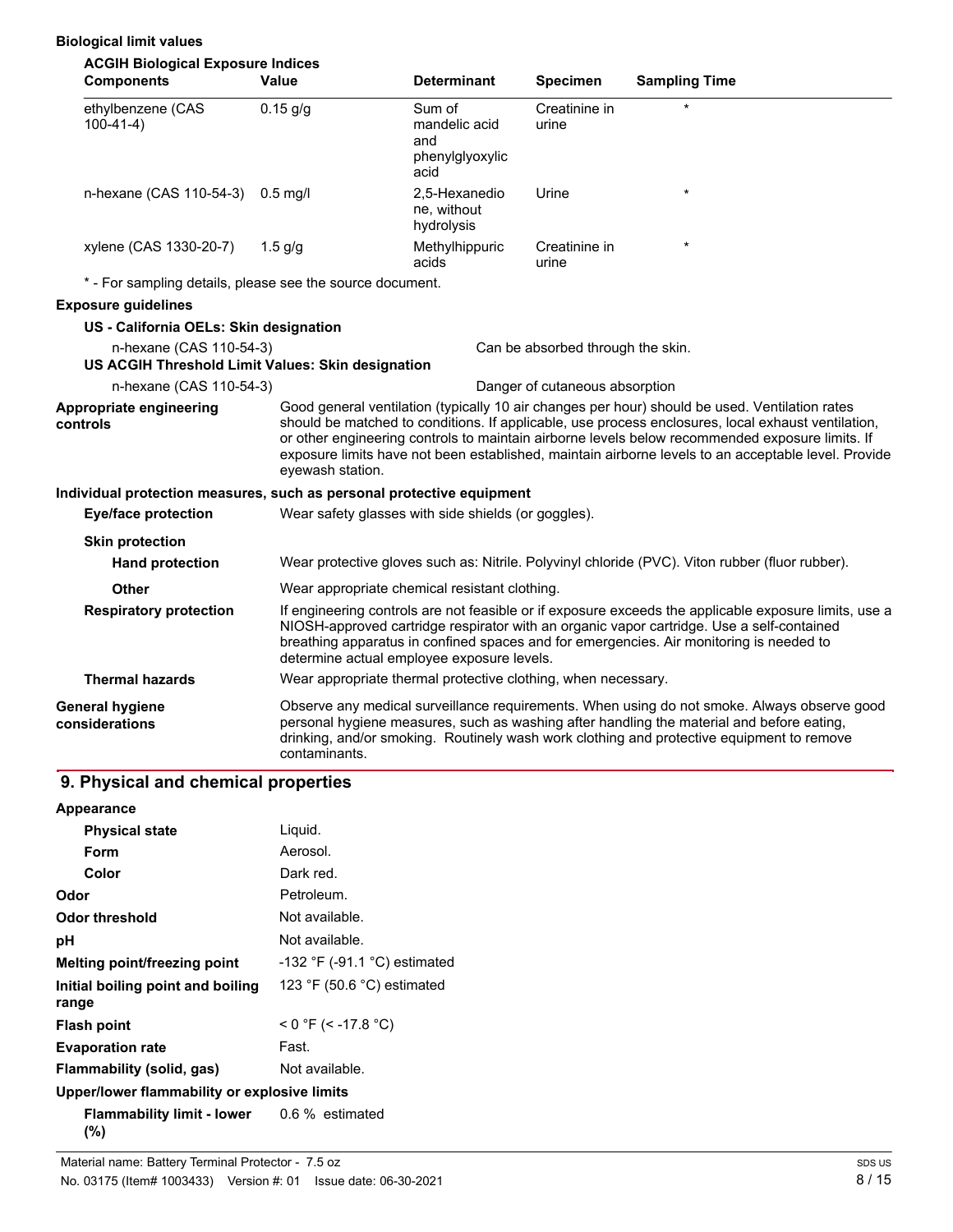| <b>Flammability limit - upper</b><br>$(\%)$                                                                                                                                                                                                                                                                              | 7.3 % estimated             |
|--------------------------------------------------------------------------------------------------------------------------------------------------------------------------------------------------------------------------------------------------------------------------------------------------------------------------|-----------------------------|
| Vapor pressure                                                                                                                                                                                                                                                                                                           | 1451.9 hPa estimated        |
| Vapor density                                                                                                                                                                                                                                                                                                            | Not available.              |
| <b>Relative density</b>                                                                                                                                                                                                                                                                                                  | 0.73                        |
| Solubility(ies)                                                                                                                                                                                                                                                                                                          |                             |
| Solubility (water)                                                                                                                                                                                                                                                                                                       | Negligible.                 |
| <b>Partition coefficient</b><br>(n-octanol/water)                                                                                                                                                                                                                                                                        | Not available.              |
| <b>Auto-ignition temperature</b>                                                                                                                                                                                                                                                                                         | 433 °F (222.8 °C) estimated |
| <b>Decomposition temperature</b>                                                                                                                                                                                                                                                                                         | Not available.              |
| <b>Viscosity</b>                                                                                                                                                                                                                                                                                                         | Not available.              |
| <b>Percent volatile</b>                                                                                                                                                                                                                                                                                                  | 76.8 % estimated            |
| <b>Other information</b>                                                                                                                                                                                                                                                                                                 |                             |
| <b>VOC-State Aerosol</b><br>Coatings (MIR)                                                                                                                                                                                                                                                                               | 1.253                       |
| $\overline{AB}$ $\overline{BA}$ and $\overline{BA}$ are also associated to $\overline{AB}$ and $\overline{AB}$ are associated to $\overline{AB}$ and $\overline{BA}$ are associated to $\overline{AB}$ and $\overline{BA}$ are all $\overline{AB}$ and $\overline{BA}$ are all $\overline{AB}$ and $\overline{BA}$ are a |                             |

#### **10. Stability and reactivity**

| <b>Reactivity</b>                            | The product is stable and non-reactive under normal conditions of use, storage and transport.              |
|----------------------------------------------|------------------------------------------------------------------------------------------------------------|
| <b>Chemical stability</b>                    | Material is stable under normal conditions.                                                                |
| <b>Possibility of hazardous</b><br>reactions | No dangerous reaction known under conditions of normal use.                                                |
| <b>Conditions to avoid</b>                   | Heat, flames and sparks. Contact with incompatible materials.                                              |
| Incompatible materials                       | Strong acids. Strong oxidizing agents. Halogens.                                                           |
| <b>Hazardous decomposition</b><br>products   | Carbon oxides. Sulfur oxides. Mercaptans. Sulfides. Sodium oxides. Nitrogen oxides (NOx).<br>Formaldehyde. |

# **11. Toxicological information**

#### **Information on likely routes of exposure**

| <b>Inhalation</b>                                                                  | May cause drowsiness and dizziness. Headache. Nausea, vomiting. Prolonged inhalation may be<br>harmful.                                                               |
|------------------------------------------------------------------------------------|-----------------------------------------------------------------------------------------------------------------------------------------------------------------------|
| <b>Skin contact</b>                                                                | Causes skin irritation.                                                                                                                                               |
| Eye contact                                                                        | Direct contact with eyes may cause temporary irritation.                                                                                                              |
| Ingestion                                                                          | Droplets of the product aspirated into the lungs through ingestion or vomiting may cause a serious<br>chemical pneumonia.                                             |
| Symptoms related to the<br>physical, chemical and<br>toxicological characteristics | Aspiration may cause pulmonary edema and pneumonitis. May cause drowsiness and dizziness.<br>Headache. Nausea, vomiting. Skin irritation. May cause redness and pain. |

#### **Information on toxicological effects**

Acute toxicity **May be fatal if swallowed and enters airways.** 

| <b>Components</b> |                                                          | <b>Species</b> | <b>Test Results</b>  |
|-------------------|----------------------------------------------------------|----------------|----------------------|
|                   | heptane, branched, cyclic and linear (CAS 426260-76-6)   |                |                      |
|                   | <b>Acute</b>                                             |                |                      |
|                   | <b>Dermal</b>                                            |                |                      |
|                   | LD <sub>50</sub>                                         | Rabbit         | > 2000 mg/kg         |
|                   | <b>Inhalation</b>                                        |                |                      |
|                   | <b>LC50</b>                                              | Rat            | $> 60$ mg/l, 4 hours |
|                   | Oral                                                     |                |                      |
|                   | LD50                                                     | Rat            | > 5000 mg/kg         |
|                   | naphtha (petroleum), hydrotreated light (CAS 64742-49-0) |                |                      |
|                   | <b>Acute</b>                                             |                |                      |
|                   | <b>Dermal</b>                                            |                |                      |
|                   | LD <sub>50</sub>                                         | Rat            | > 2000 mg/kg         |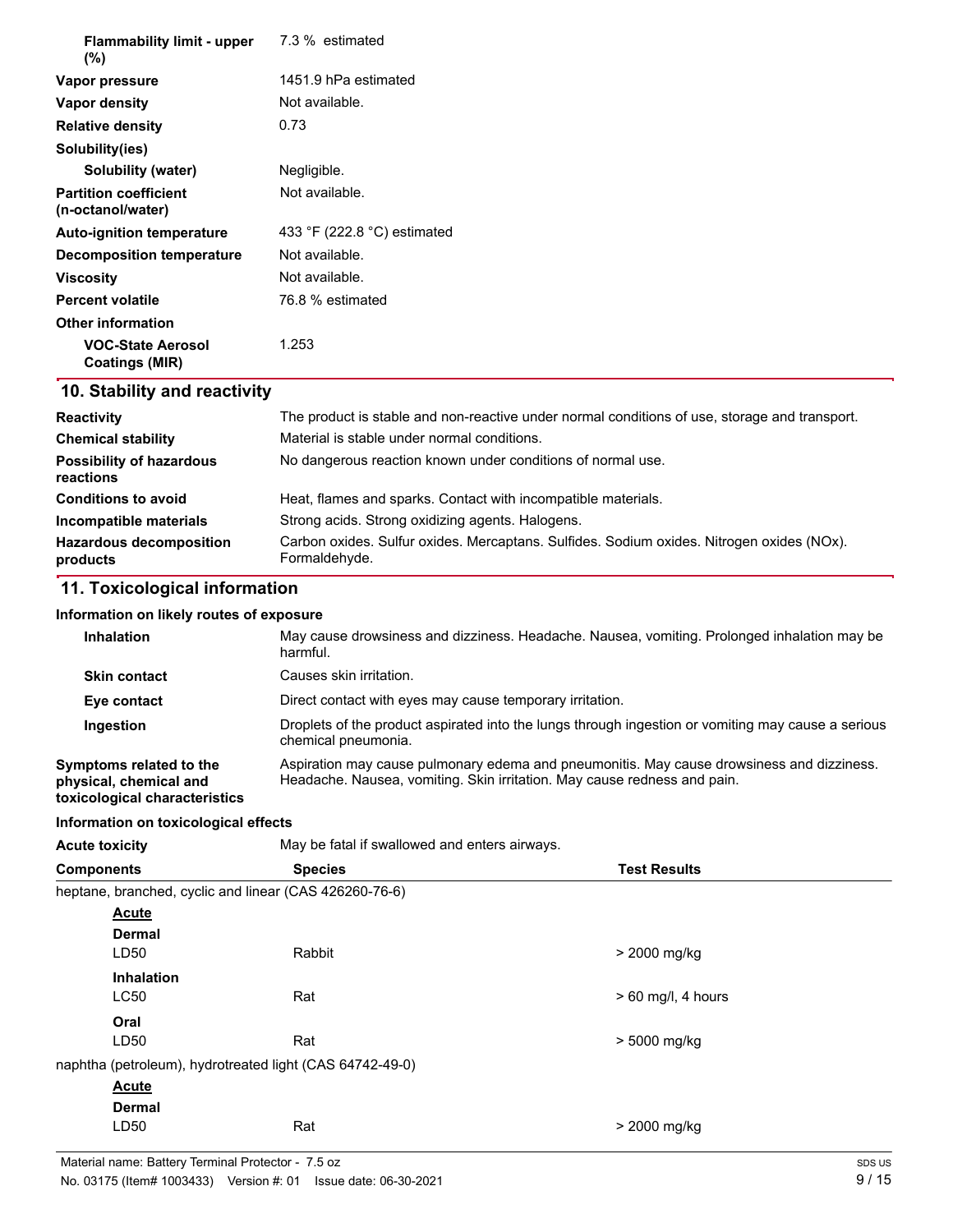| <b>Components</b>                                                                                                                 | <b>Species</b>                                                                                                                                   |  | <b>Test Results</b>   |
|-----------------------------------------------------------------------------------------------------------------------------------|--------------------------------------------------------------------------------------------------------------------------------------------------|--|-----------------------|
| Inhalation<br>Vapor                                                                                                               |                                                                                                                                                  |  |                       |
| <b>LC50</b>                                                                                                                       | Rat                                                                                                                                              |  | $> 5.2$ mg/l, 4 hours |
| Oral                                                                                                                              |                                                                                                                                                  |  |                       |
| LD50                                                                                                                              | Rat                                                                                                                                              |  | > 5000 mg/kg          |
| n-heptane (CAS 142-82-5)                                                                                                          |                                                                                                                                                  |  |                       |
| <b>Acute</b>                                                                                                                      |                                                                                                                                                  |  |                       |
| <b>Dermal</b>                                                                                                                     |                                                                                                                                                  |  |                       |
| LD50                                                                                                                              | Rabbit                                                                                                                                           |  | > 2000 mg/kg          |
| <b>Inhalation</b>                                                                                                                 |                                                                                                                                                  |  |                       |
| Vapor<br>LC50                                                                                                                     | Rat                                                                                                                                              |  | > 73.5 mg/l, 4 hours  |
| Oral                                                                                                                              |                                                                                                                                                  |  |                       |
| LD50                                                                                                                              | Rat                                                                                                                                              |  | > 5000 mg/kg          |
| n-hexane (CAS 110-54-3)                                                                                                           |                                                                                                                                                  |  |                       |
| <b>Acute</b>                                                                                                                      |                                                                                                                                                  |  |                       |
| <b>Dermal</b>                                                                                                                     |                                                                                                                                                  |  |                       |
| LD50                                                                                                                              | Rabbit                                                                                                                                           |  | > 1300 mg/kg          |
| Oral                                                                                                                              |                                                                                                                                                  |  |                       |
| LD50                                                                                                                              | Rat                                                                                                                                              |  | 15840 mg/kg           |
| paraffin oils (petroleum), catalytic dewaxed heavy (CAS 64742-70-7)                                                               |                                                                                                                                                  |  |                       |
| <b>Acute</b>                                                                                                                      |                                                                                                                                                  |  |                       |
| <b>Dermal</b><br>LD50                                                                                                             | Rabbit                                                                                                                                           |  | > 2000 mg/kg          |
| Oral                                                                                                                              |                                                                                                                                                  |  |                       |
| LD50                                                                                                                              | Rat                                                                                                                                              |  | > 5000 mg/kg          |
| <b>Constituents</b>                                                                                                               | <b>Species</b>                                                                                                                                   |  | <b>Test Results</b>   |
| n-butane (CAS 106-97-8)                                                                                                           |                                                                                                                                                  |  |                       |
| <b>Acute</b>                                                                                                                      |                                                                                                                                                  |  |                       |
| Inhalation                                                                                                                        |                                                                                                                                                  |  |                       |
| LC50                                                                                                                              | Rat                                                                                                                                              |  | 658 mg/l, 4 Hours     |
| <b>Skin corrosion/irritation</b>                                                                                                  | Causes skin irritation.                                                                                                                          |  |                       |
| Serious eye damage/eye<br>irritation                                                                                              | Direct contact with eyes may cause temporary irritation.                                                                                         |  |                       |
| Respiratory or skin sensitization                                                                                                 |                                                                                                                                                  |  |                       |
| <b>Respiratory sensitization</b>                                                                                                  | Not a respiratory sensitizer.                                                                                                                    |  |                       |
| <b>Skin sensitization</b>                                                                                                         | This product is not expected to cause skin sensitization.                                                                                        |  |                       |
| Germ cell mutagenicity                                                                                                            | No data available to indicate product or any components present at greater than 0.1% are<br>mutagenic or genotoxic.                              |  |                       |
| Carcinogenicity                                                                                                                   | Suspected of causing cancer.                                                                                                                     |  |                       |
| IARC Monographs. Overall Evaluation of Carcinogenicity                                                                            |                                                                                                                                                  |  |                       |
| distillates (petroleum), hydrotreated heavy paraffinic<br>3 Not classifiable as to carcinogenicity to humans.<br>(CAS 64742-54-7) |                                                                                                                                                  |  |                       |
| ethylbenzene (CAS 100-41-4)<br>(CAS 64742-71-8)                                                                                   | 2B Possibly carcinogenic to humans.<br>paraffin oils (petroleum), catalytic dewaxed light<br>3 Not classifiable as to carcinogenicity to humans. |  |                       |
| xylene (CAS 1330-20-7)                                                                                                            | 3 Not classifiable as to carcinogenicity to humans.<br>OSHA Specifically Regulated Substances (29 CFR 1910.1001-1053)                            |  |                       |
| Not listed.                                                                                                                       | US. National Toxicology Program (NTP) Report on Carcinogens                                                                                      |  |                       |
| Not listed.<br><b>Reproductive toxicity</b>                                                                                       | Suspected of damaging fertility or the unborn child.                                                                                             |  |                       |
|                                                                                                                                   |                                                                                                                                                  |  |                       |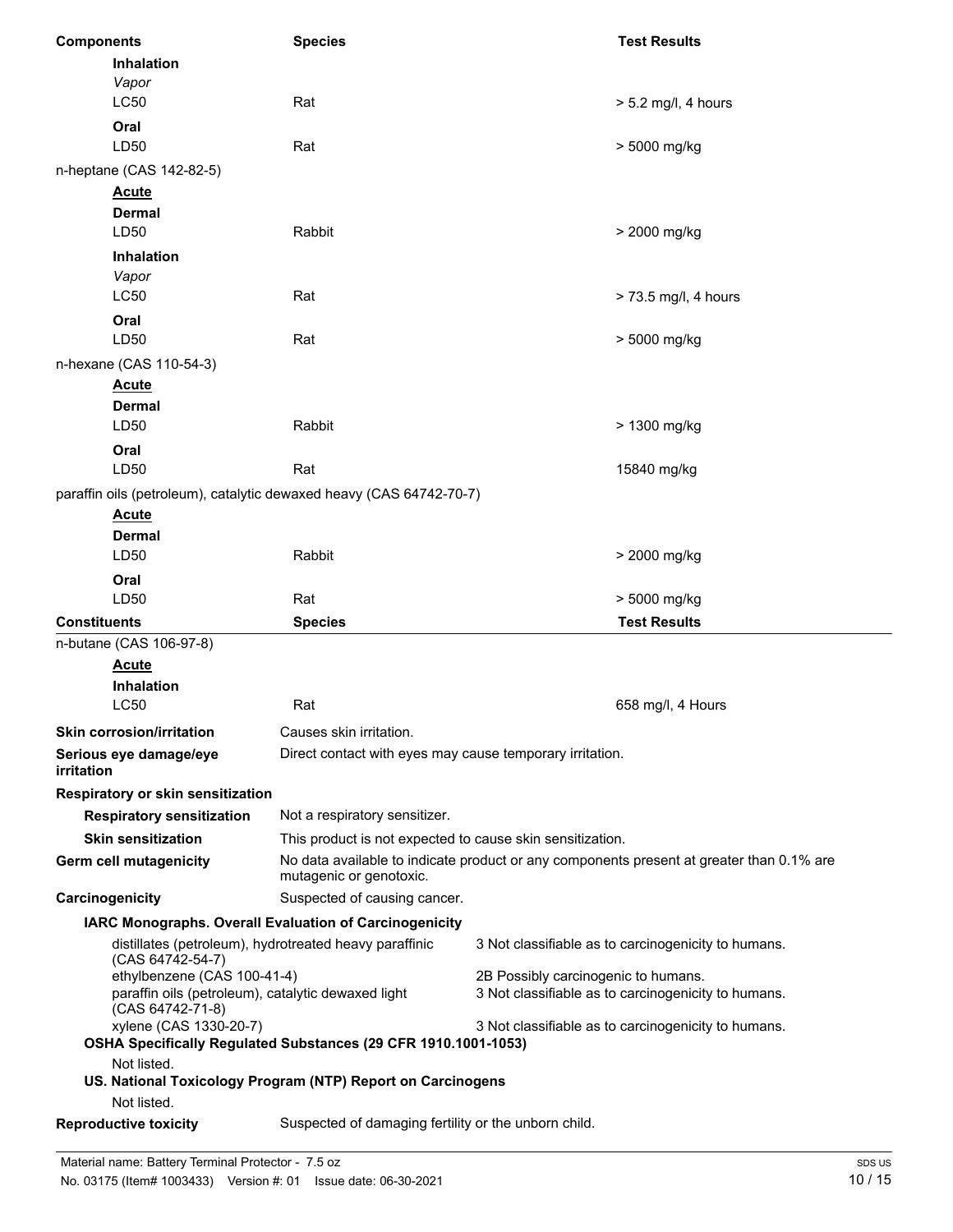| Specific target organ toxicity -<br>single exposure   | May cause drowsiness and dizziness.                                                                                           |
|-------------------------------------------------------|-------------------------------------------------------------------------------------------------------------------------------|
| Specific target organ toxicity -<br>repeated exposure | May cause damage to organs (central nervous system, hearing organs, kidney, liver) through<br>prolonged or repeated exposure. |
| <b>Aspiration hazard</b>                              | May be fatal if swallowed and enters airways.                                                                                 |
| <b>Chronic effects</b>                                | May cause damage to organs through prolonged or repeated exposure. Prolonged inhalation may<br>be harmful.                    |

# **12. Ecological information**

| <b>Ecotoxicity</b>                                | Toxic to aquatic life with long lasting effects. |                                                                                                                                                                                                                                                                                                                                                  |                       |
|---------------------------------------------------|--------------------------------------------------|--------------------------------------------------------------------------------------------------------------------------------------------------------------------------------------------------------------------------------------------------------------------------------------------------------------------------------------------------|-----------------------|
| <b>Components</b>                                 |                                                  | <b>Species</b>                                                                                                                                                                                                                                                                                                                                   | <b>Test Results</b>   |
| n-heptane (CAS 142-82-5)                          |                                                  |                                                                                                                                                                                                                                                                                                                                                  |                       |
| Aquatic                                           |                                                  |                                                                                                                                                                                                                                                                                                                                                  |                       |
| Acute                                             |                                                  |                                                                                                                                                                                                                                                                                                                                                  |                       |
| Crustacea                                         | <b>EC50</b>                                      | Water flea (Daphnia magna)                                                                                                                                                                                                                                                                                                                       | $>$ 10 mg/l, 24 hours |
|                                                   |                                                  |                                                                                                                                                                                                                                                                                                                                                  | 1.5 mg/l, $48$ hours  |
| Fish                                              | <b>LC50</b>                                      | Freshwater fish                                                                                                                                                                                                                                                                                                                                  | 375 mg/l, 96 hours    |
|                                                   |                                                  | Goldfish (Carassius auratus)                                                                                                                                                                                                                                                                                                                     | 4 mg/l, 24 hours      |
| n-hexane (CAS 110-54-3)                           |                                                  |                                                                                                                                                                                                                                                                                                                                                  |                       |
| <b>Aquatic</b>                                    |                                                  |                                                                                                                                                                                                                                                                                                                                                  |                       |
| Acute                                             |                                                  |                                                                                                                                                                                                                                                                                                                                                  |                       |
| Fish                                              | LC50                                             | Fathead minnow (Pimephales promelas) 2500 µg/l, 96 hours                                                                                                                                                                                                                                                                                         |                       |
| Persistence and degradability                     |                                                  | No data is available on the degradability of any ingredients in the mixture.                                                                                                                                                                                                                                                                     |                       |
| <b>Bioaccumulative potential</b>                  |                                                  |                                                                                                                                                                                                                                                                                                                                                  |                       |
| Partition coefficient n-octanol / water (log Kow) |                                                  |                                                                                                                                                                                                                                                                                                                                                  |                       |
| 2-methylpentane                                   |                                                  | 3.21                                                                                                                                                                                                                                                                                                                                             |                       |
| ethylbenzene                                      |                                                  | 3.15                                                                                                                                                                                                                                                                                                                                             |                       |
| n-heptane                                         |                                                  | 4.66<br>3.9                                                                                                                                                                                                                                                                                                                                      |                       |
| n-hexane<br><b>Bioconcentration factor (BCF)</b>  |                                                  |                                                                                                                                                                                                                                                                                                                                                  |                       |
| ethylbenzene                                      |                                                  | 1                                                                                                                                                                                                                                                                                                                                                |                       |
| naphtha (petroleum), hydrotreated light           |                                                  | $10 - 2500$                                                                                                                                                                                                                                                                                                                                      |                       |
| n-hexane                                          |                                                  | 501.187                                                                                                                                                                                                                                                                                                                                          |                       |
| xylene                                            |                                                  | 23.99                                                                                                                                                                                                                                                                                                                                            |                       |
| <b>Mobility in soil</b>                           | No data available.                               |                                                                                                                                                                                                                                                                                                                                                  |                       |
| <b>Other adverse effects</b>                      |                                                  | No other adverse environmental effects (e.g. ozone depletion, photochemical ozone creation<br>potential, endocrine disruption, global warming potential) are expected from this component.                                                                                                                                                       |                       |
| 13. Disposal considerations                       |                                                  |                                                                                                                                                                                                                                                                                                                                                  |                       |
| <b>Disposal instructions</b>                      |                                                  | If discarded, this product is considered a RCRA ignitable waste, D001. Empty container can be<br>recycled. Contents under pressure. Do not allow this material to drain into sewers/water supplies.<br>Do not contaminate ponds, waterways or ditches with chemical or used container. Dispose in<br>accordance with all applicable regulations. |                       |
| Hazardous waste code                              |                                                  | D001: Waste Flammable material with a flash point <140 F                                                                                                                                                                                                                                                                                         |                       |
| <b>Contaminated packaging</b>                     | disposal.                                        | Since emptied containers may retain product residue, follow label warnings even after container is<br>emptied. Empty containers should be taken to an approved waste handling site for recycling or                                                                                                                                              |                       |
| 1.1 Tranenort information                         |                                                  |                                                                                                                                                                                                                                                                                                                                                  |                       |

#### **14. Transport information**

| DOT                                                   |                                       |
|-------------------------------------------------------|---------------------------------------|
| UN number                                             | UN1950                                |
| UN proper shipping name<br>Transport hazard class(es) | Aerosols, flammable, Limited Quantity |
| <b>Class</b>                                          | 2.1                                   |
| <b>Subsidiary risk</b>                                |                                       |
| Label(s)                                              | 2.1                                   |
| Packing group                                         |                                       |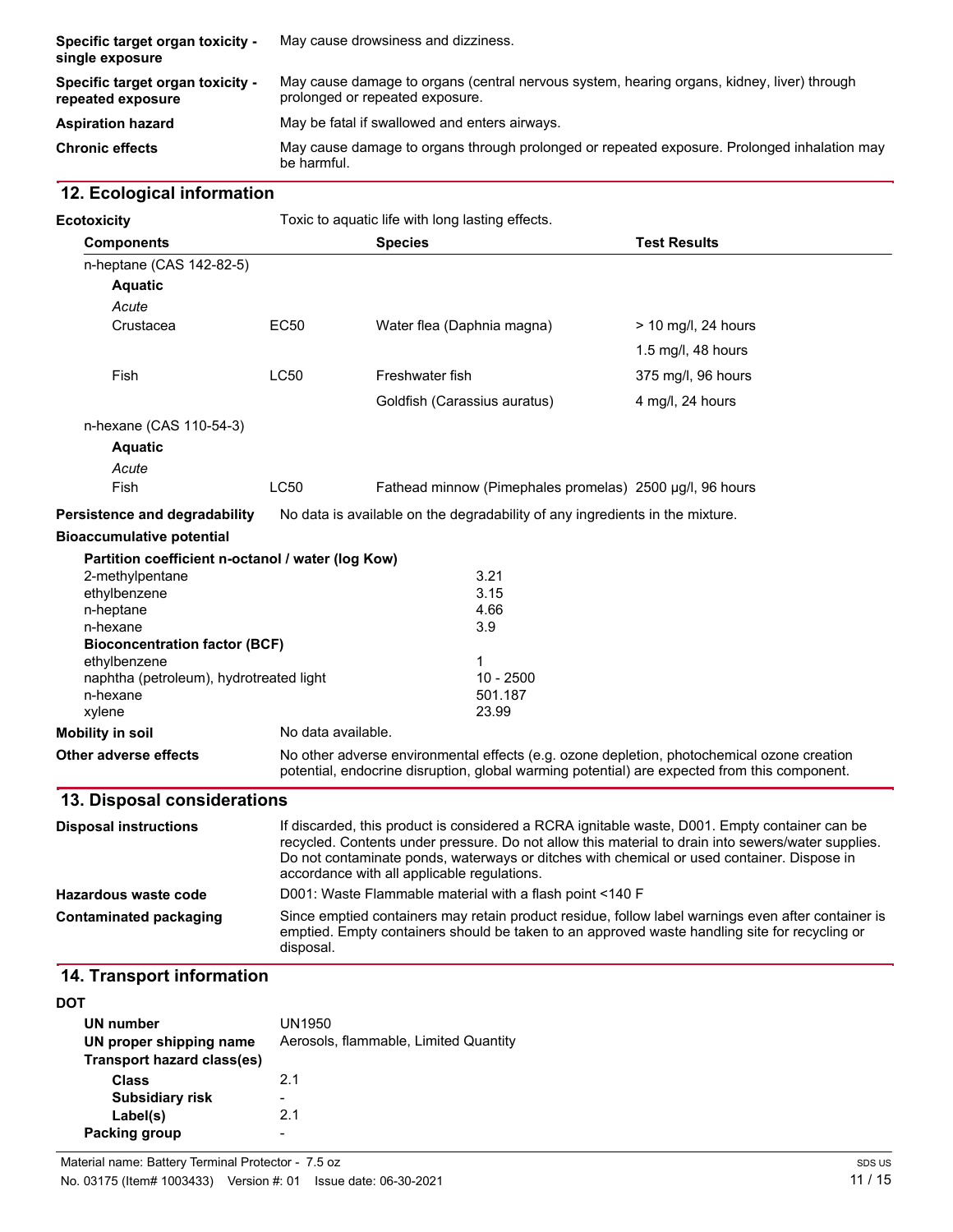|             | <b>Environmental hazards</b>      |                                                                                                      |
|-------------|-----------------------------------|------------------------------------------------------------------------------------------------------|
|             | <b>Marine pollutant</b>           | Yes, but exempt from the regulations.                                                                |
|             |                                   | Special precautions for user Read safety instructions, SDS and emergency procedures before handling. |
|             | <b>Special provisions</b>         | N82                                                                                                  |
|             | <b>Packaging exceptions</b>       | 306                                                                                                  |
|             | Packaging non bulk                | None                                                                                                 |
|             | Packaging bulk                    | None                                                                                                 |
| <b>ATAI</b> |                                   |                                                                                                      |
|             | <b>UN number</b>                  | UN1950                                                                                               |
|             | UN proper shipping name           | Aerosols, flammable, Limited Quantity                                                                |
|             | Transport hazard class(es)        |                                                                                                      |
|             | <b>Class</b>                      | 2.1                                                                                                  |
|             | <b>Subsidiary risk</b>            |                                                                                                      |
|             | Packing group                     |                                                                                                      |
|             | <b>ERG Code</b>                   | 101                                                                                                  |
|             |                                   | Special precautions for user Read safety instructions, SDS and emergency procedures before handling. |
|             | <b>Other information</b>          |                                                                                                      |
|             | Passenger and cargo               | Allowed with restrictions.                                                                           |
|             | aircraft                          |                                                                                                      |
|             | <b>Cargo aircraft only</b>        | Allowed with restrictions.                                                                           |
| IMDG        |                                   |                                                                                                      |
|             | <b>UN number</b>                  | UN1950                                                                                               |
|             | UN proper shipping name           | <b>AEROSOLS, Limited Quantity</b>                                                                    |
|             | <b>Transport hazard class(es)</b> |                                                                                                      |
|             | <b>Class</b>                      | 2.1                                                                                                  |
|             | <b>Subsidiary risk</b>            |                                                                                                      |
|             | Packing group                     |                                                                                                      |
|             | <b>Environmental hazards</b>      |                                                                                                      |
|             | <b>Marine pollutant</b>           | Yes, but exempt from the regulations.                                                                |
|             | <b>EmS</b>                        | $F-D$ , S-U                                                                                          |
|             |                                   | Special precautions for user Read safety instructions, SDS and emergency procedures before handling. |
|             |                                   |                                                                                                      |

#### **DOT; IMDG**



### **15. Regulatory information**

#### **US federal regulations**

This product is a "Hazardous Chemical" as defined by the OSHA Hazard Communication Standard, 29 CFR 1910.1200.

**TSCA Section 12(b) Export Notification (40 CFR 707, Subpt. D)**

Not regulated.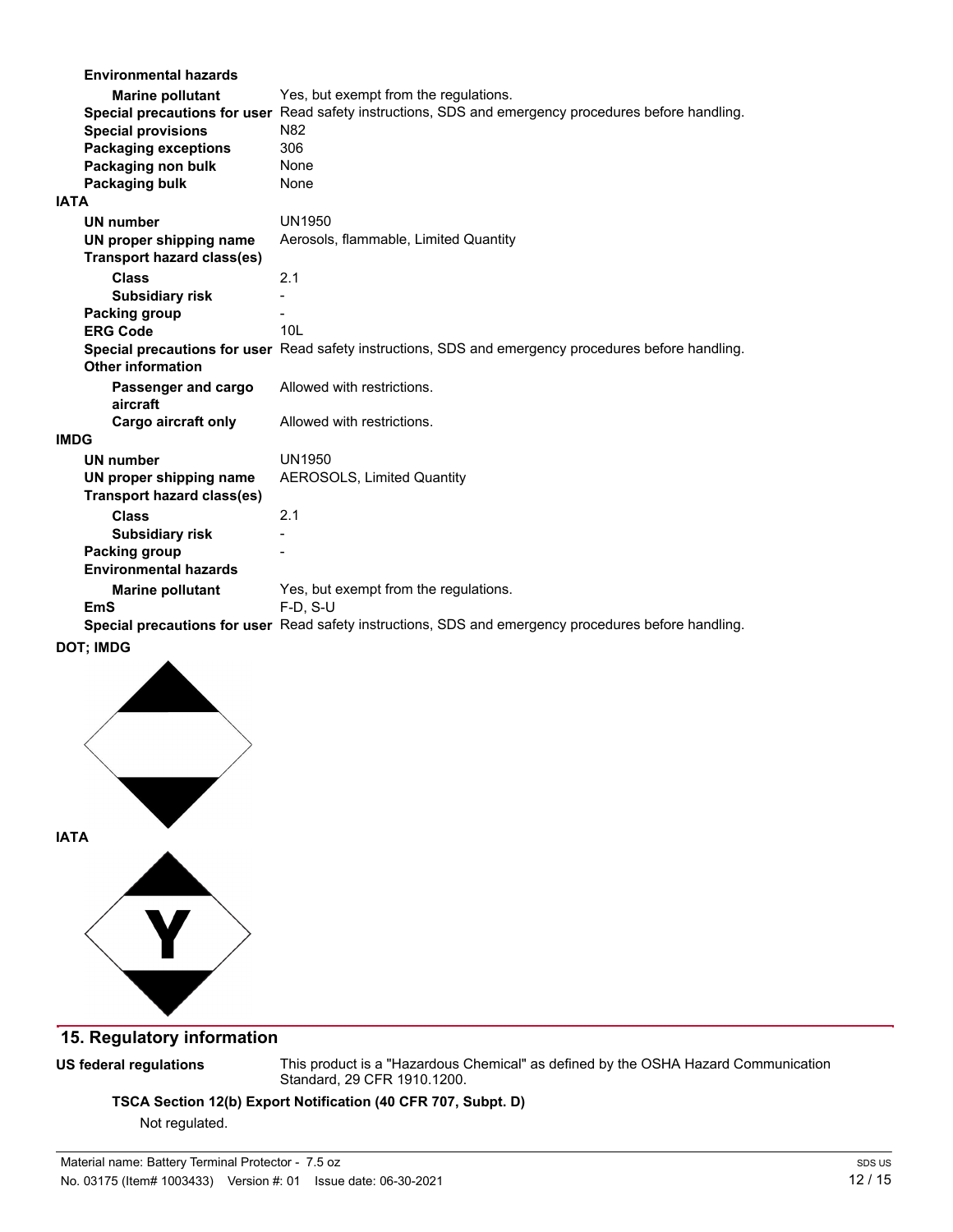|                                                                                                                                                                                                                                                                                                                            |                                                                                                                                                                                                                                                                                                                                                                                                                                                                                                                                                                                                                                                                                                | <b>SARA 304 Emergency release notification</b>                                                                                                                       |                                                                                                                                                                                                                |          |  |  |  |
|----------------------------------------------------------------------------------------------------------------------------------------------------------------------------------------------------------------------------------------------------------------------------------------------------------------------------|------------------------------------------------------------------------------------------------------------------------------------------------------------------------------------------------------------------------------------------------------------------------------------------------------------------------------------------------------------------------------------------------------------------------------------------------------------------------------------------------------------------------------------------------------------------------------------------------------------------------------------------------------------------------------------------------|----------------------------------------------------------------------------------------------------------------------------------------------------------------------|----------------------------------------------------------------------------------------------------------------------------------------------------------------------------------------------------------------|----------|--|--|--|
|                                                                                                                                                                                                                                                                                                                            | Not regulated.<br>OSHA Specifically Regulated Substances (29 CFR 1910.1001-1053)                                                                                                                                                                                                                                                                                                                                                                                                                                                                                                                                                                                                               |                                                                                                                                                                      |                                                                                                                                                                                                                |          |  |  |  |
| Not listed.<br><b>CERCLA Hazardous Substance List (40 CFR 302.4)</b>                                                                                                                                                                                                                                                       |                                                                                                                                                                                                                                                                                                                                                                                                                                                                                                                                                                                                                                                                                                |                                                                                                                                                                      |                                                                                                                                                                                                                |          |  |  |  |
|                                                                                                                                                                                                                                                                                                                            |                                                                                                                                                                                                                                                                                                                                                                                                                                                                                                                                                                                                                                                                                                | ethylbenzene (CAS 100-41-4)<br>xylene (CAS 1330-20-7)                                                                                                                |                                                                                                                                                                                                                |          |  |  |  |
|                                                                                                                                                                                                                                                                                                                            | <b>CERCLA Hazardous Substances: Reportable quantity</b>                                                                                                                                                                                                                                                                                                                                                                                                                                                                                                                                                                                                                                        |                                                                                                                                                                      |                                                                                                                                                                                                                |          |  |  |  |
|                                                                                                                                                                                                                                                                                                                            | ethylbenzene (CAS 100-41-4)<br>xylene (CAS 1330-20-7)                                                                                                                                                                                                                                                                                                                                                                                                                                                                                                                                                                                                                                          |                                                                                                                                                                      | 1000 LBS<br><b>100 LBS</b>                                                                                                                                                                                     |          |  |  |  |
|                                                                                                                                                                                                                                                                                                                            |                                                                                                                                                                                                                                                                                                                                                                                                                                                                                                                                                                                                                                                                                                |                                                                                                                                                                      | Spills or releases resulting in the loss of any ingredient at or above its RQ require immediate notification to the National<br>Response Center (800-424-8802) and to your Local Emergency Planning Committee. |          |  |  |  |
|                                                                                                                                                                                                                                                                                                                            | Other federal regulations                                                                                                                                                                                                                                                                                                                                                                                                                                                                                                                                                                                                                                                                      |                                                                                                                                                                      |                                                                                                                                                                                                                |          |  |  |  |
|                                                                                                                                                                                                                                                                                                                            |                                                                                                                                                                                                                                                                                                                                                                                                                                                                                                                                                                                                                                                                                                |                                                                                                                                                                      | Clean Air Act (CAA) Section 112 Hazardous Air Pollutants (HAPs) List                                                                                                                                           |          |  |  |  |
|                                                                                                                                                                                                                                                                                                                            |                                                                                                                                                                                                                                                                                                                                                                                                                                                                                                                                                                                                                                                                                                | ethylbenzene (CAS 100-41-4)<br>n-hexane (CAS 110-54-3)<br>xylene (CAS 1330-20-7)<br>Clean Air Act (CAA) Section 112(r) Accidental Release Prevention (40 CFR 68.130) |                                                                                                                                                                                                                |          |  |  |  |
|                                                                                                                                                                                                                                                                                                                            | n-butane (CAS 106-97-8)<br>propane (CAS 74-98-6)                                                                                                                                                                                                                                                                                                                                                                                                                                                                                                                                                                                                                                               |                                                                                                                                                                      |                                                                                                                                                                                                                |          |  |  |  |
|                                                                                                                                                                                                                                                                                                                            | <b>Safe Drinking Water Act</b><br>(SDWA)                                                                                                                                                                                                                                                                                                                                                                                                                                                                                                                                                                                                                                                       |                                                                                                                                                                      | Contains component(s) regulated under the Safe Drinking Water Act.                                                                                                                                             |          |  |  |  |
|                                                                                                                                                                                                                                                                                                                            | <b>Food and Drug</b><br><b>Administration (FDA)</b>                                                                                                                                                                                                                                                                                                                                                                                                                                                                                                                                                                                                                                            | Not regulated.                                                                                                                                                       |                                                                                                                                                                                                                |          |  |  |  |
|                                                                                                                                                                                                                                                                                                                            | Superfund Amendments and Reauthorization Act of 1986 (SARA)                                                                                                                                                                                                                                                                                                                                                                                                                                                                                                                                                                                                                                    |                                                                                                                                                                      |                                                                                                                                                                                                                |          |  |  |  |
| <b>Classified hazard</b><br>Flammable (gases, aerosols, liquids, or solids)<br>Gas under pressure<br>categories<br>Skin corrosion or irritation<br>Carcinogenicity<br>Reproductive toxicity<br>Specific target organ toxicity (single or repeated exposure)<br>Aspiration hazard<br>Hazard not otherwise classified (HNOC) |                                                                                                                                                                                                                                                                                                                                                                                                                                                                                                                                                                                                                                                                                                |                                                                                                                                                                      |                                                                                                                                                                                                                |          |  |  |  |
| <b>SARA 302 Extremely hazardous substance</b><br>Not listed.                                                                                                                                                                                                                                                               |                                                                                                                                                                                                                                                                                                                                                                                                                                                                                                                                                                                                                                                                                                |                                                                                                                                                                      |                                                                                                                                                                                                                |          |  |  |  |
|                                                                                                                                                                                                                                                                                                                            | SARA 311/312 Hazardous<br>chemical                                                                                                                                                                                                                                                                                                                                                                                                                                                                                                                                                                                                                                                             | Yes                                                                                                                                                                  |                                                                                                                                                                                                                |          |  |  |  |
|                                                                                                                                                                                                                                                                                                                            | SARA 313 (TRI reporting)                                                                                                                                                                                                                                                                                                                                                                                                                                                                                                                                                                                                                                                                       |                                                                                                                                                                      |                                                                                                                                                                                                                |          |  |  |  |
|                                                                                                                                                                                                                                                                                                                            | <b>Chemical name</b>                                                                                                                                                                                                                                                                                                                                                                                                                                                                                                                                                                                                                                                                           |                                                                                                                                                                      | <b>CAS number</b>                                                                                                                                                                                              | % by wt. |  |  |  |
|                                                                                                                                                                                                                                                                                                                            | ethylbenzene                                                                                                                                                                                                                                                                                                                                                                                                                                                                                                                                                                                                                                                                                   |                                                                                                                                                                      | $100 - 41 - 4$                                                                                                                                                                                                 | $1 - 3$  |  |  |  |
|                                                                                                                                                                                                                                                                                                                            | xylene                                                                                                                                                                                                                                                                                                                                                                                                                                                                                                                                                                                                                                                                                         |                                                                                                                                                                      | 1330-20-7                                                                                                                                                                                                      | $3 - 5$  |  |  |  |
|                                                                                                                                                                                                                                                                                                                            | US state regulations                                                                                                                                                                                                                                                                                                                                                                                                                                                                                                                                                                                                                                                                           |                                                                                                                                                                      |                                                                                                                                                                                                                |          |  |  |  |
|                                                                                                                                                                                                                                                                                                                            |                                                                                                                                                                                                                                                                                                                                                                                                                                                                                                                                                                                                                                                                                                |                                                                                                                                                                      |                                                                                                                                                                                                                |          |  |  |  |
|                                                                                                                                                                                                                                                                                                                            | US. New Jersey Worker and Community Right-to-Know Act<br>2-methylpentane (CAS 107-83-5)<br>ethylbenzene (CAS 100-41-4)<br>naphtha (petroleum), hydrotreated light (CAS 64742-49-0)<br>n-butane (CAS 106-97-8)<br>n-heptane (CAS 142-82-5)<br>n-hexane (CAS 110-54-3)<br>propane (CAS 74-98-6)<br>solvent naphtha (petroleum), light aliph. (CAS 64742-89-8)<br>xylene (CAS 1330-20-7)<br>US. Massachusetts RTK - Substance List<br>2-methylpentane (CAS 107-83-5)<br>distillates (petroleum), hydrotreated heavy paraffinic (CAS 64742-54-7)<br>ethylbenzene (CAS 100-41-4)<br>naphtha (petroleum), hydrotreated light (CAS 64742-49-0)<br>n-butane (CAS 106-97-8)<br>n-heptane (CAS 142-82-5) |                                                                                                                                                                      |                                                                                                                                                                                                                |          |  |  |  |
|                                                                                                                                                                                                                                                                                                                            | n-hexane (CAS 110-54-3)                                                                                                                                                                                                                                                                                                                                                                                                                                                                                                                                                                                                                                                                        |                                                                                                                                                                      |                                                                                                                                                                                                                |          |  |  |  |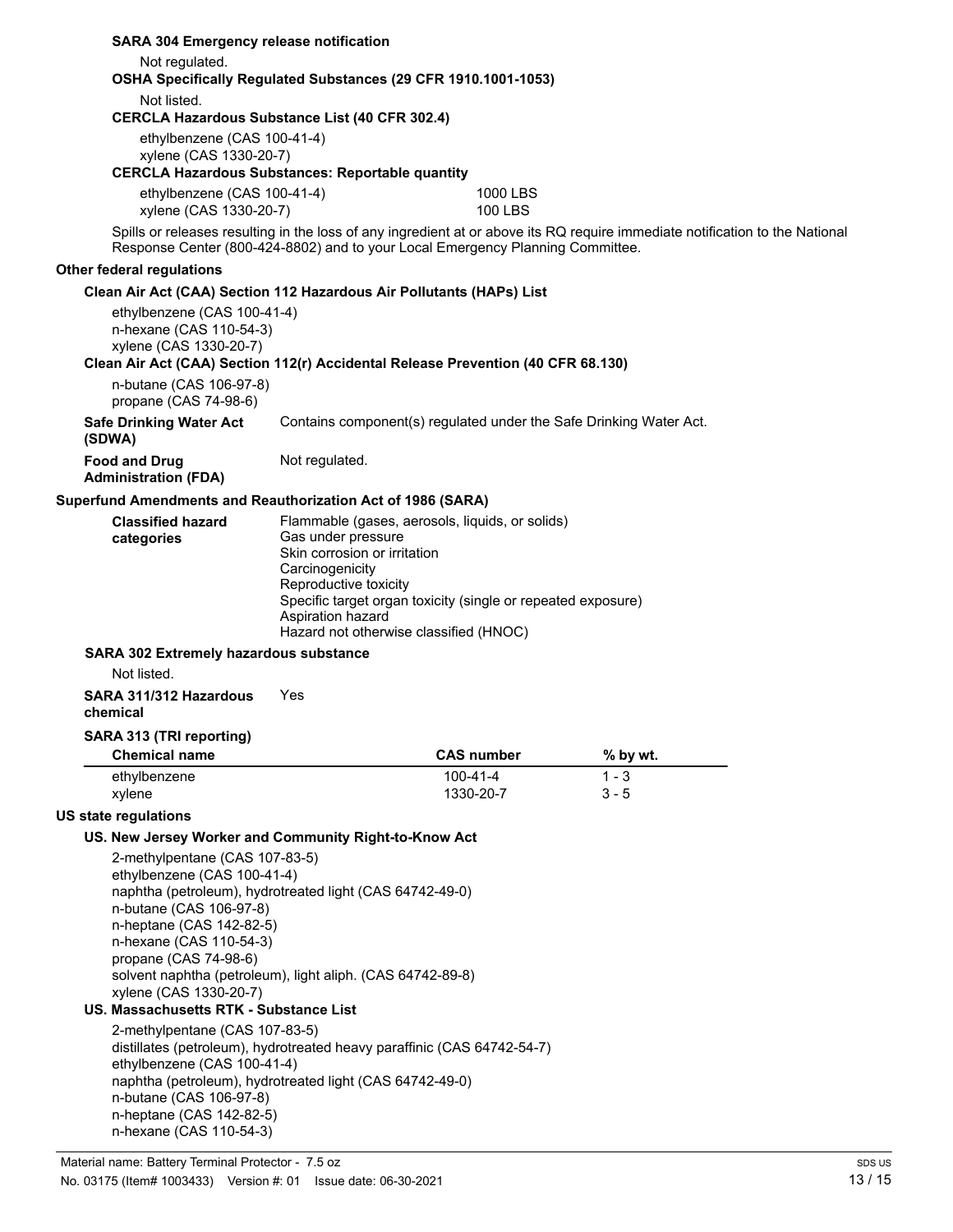paraffin oils (petroleum), catalytic dewaxed heavy (CAS 64742-70-7) paraffin oils (petroleum), catalytic dewaxed light (CAS 64742-71-8) petrolatum (CAS 8009-03-8) propane (CAS 74-98-6) solvent naphtha (petroleum), light aliph. (CAS 64742-89-8) xylene (CAS 1330-20-7)

#### **US. Pennsylvania Worker and Community Right-to-Know Law**

2-methylpentane (CAS 107-83-5) distillates (petroleum), hydrotreated heavy paraffinic (CAS 64742-54-7) ethylbenzene (CAS 100-41-4) naphtha (petroleum), hydrotreated light (CAS 64742-49-0) n-butane (CAS 106-97-8) n-heptane (CAS 142-82-5) n-hexane (CAS 110-54-3) paraffin oils (petroleum), catalytic dewaxed heavy (CAS 64742-70-7) paraffin oils (petroleum), catalytic dewaxed light (CAS 64742-71-8) petrolatum (CAS 8009-03-8) propane (CAS 74-98-6) solvent naphtha (petroleum), light aliph. (CAS 64742-89-8) xylene (CAS 1330-20-7)

#### **US. Rhode Island RTK**

distillates (petroleum), hydrotreated heavy paraffinic (CAS 64742-54-7) ethylbenzene (CAS 100-41-4) naphtha (petroleum), hydrotreated light (CAS 64742-49-0) n-butane (CAS 106-97-8) n-heptane (CAS 142-82-5) n-hexane (CAS 110-54-3) paraffin oils (petroleum), catalytic dewaxed heavy (CAS 64742-70-7) paraffin oils (petroleum), catalytic dewaxed light (CAS 64742-71-8) petrolatum (CAS 8009-03-8) propane (CAS 74-98-6) solvent naphtha (petroleum), light aliph. (CAS 64742-89-8) xylene (CAS 1330-20-7)

#### **California Proposition 65**



**WARNING:** Cancer and Reproductive Harm - www.P65Warnings.ca.gov

#### **California Proposition 65 - CRT: Listed date/Carcinogenic substance**

benzene (CAS 71-43-2) Listed: February 27, 1987 cumene (CAS 98-82-8) Listed: April 6, 2010 ethylbenzene (CAS 100-41-4) Listed: June 11, 2004 naphthalene (CAS 91-20-3) Listed: April 19, 2002

#### **California Proposition 65 - CRT: Listed date/Developmental toxin**

benzene (CAS 71-43-2) Listed: December 26, 1997 mercury (CAS 7439-97-6) Listed: July 1, 1990 toluene (CAS 108-88-3) Listed: January 1, 1991

#### **California Proposition 65 - CRT: Listed date/Male reproductive toxin**

| benzene (CAS 71-43-2)   |  |
|-------------------------|--|
| n-hexane (CAS 110-54-3) |  |

Listed: December 26, 1997 Listed: December 15, 2017

**US. California. Candidate Chemicals List. Safer Consumer Products Regulations (Cal. Code Regs, tit. 22, 69502.3, subd. (a))** distillates (petroleum), hydrotreated heavy paraffinic (CAS 64742-54-7) ethylbenzene (CAS 100-41-4) naphtha (petroleum), hydrotreated light (CAS 64742-49-0) n-butane (CAS 106-97-8)

n-heptane (CAS 142-82-5)

n-hexane (CAS 110-54-3)

paraffin oils (petroleum), catalytic dewaxed heavy (CAS 64742-70-7) paraffin oils (petroleum), catalytic dewaxed light (CAS 64742-71-8)

petrolatum (CAS 8009-03-8)

solvent naphtha (petroleum), light aliph. (CAS 64742-89-8) xylene (CAS 1330-20-7)